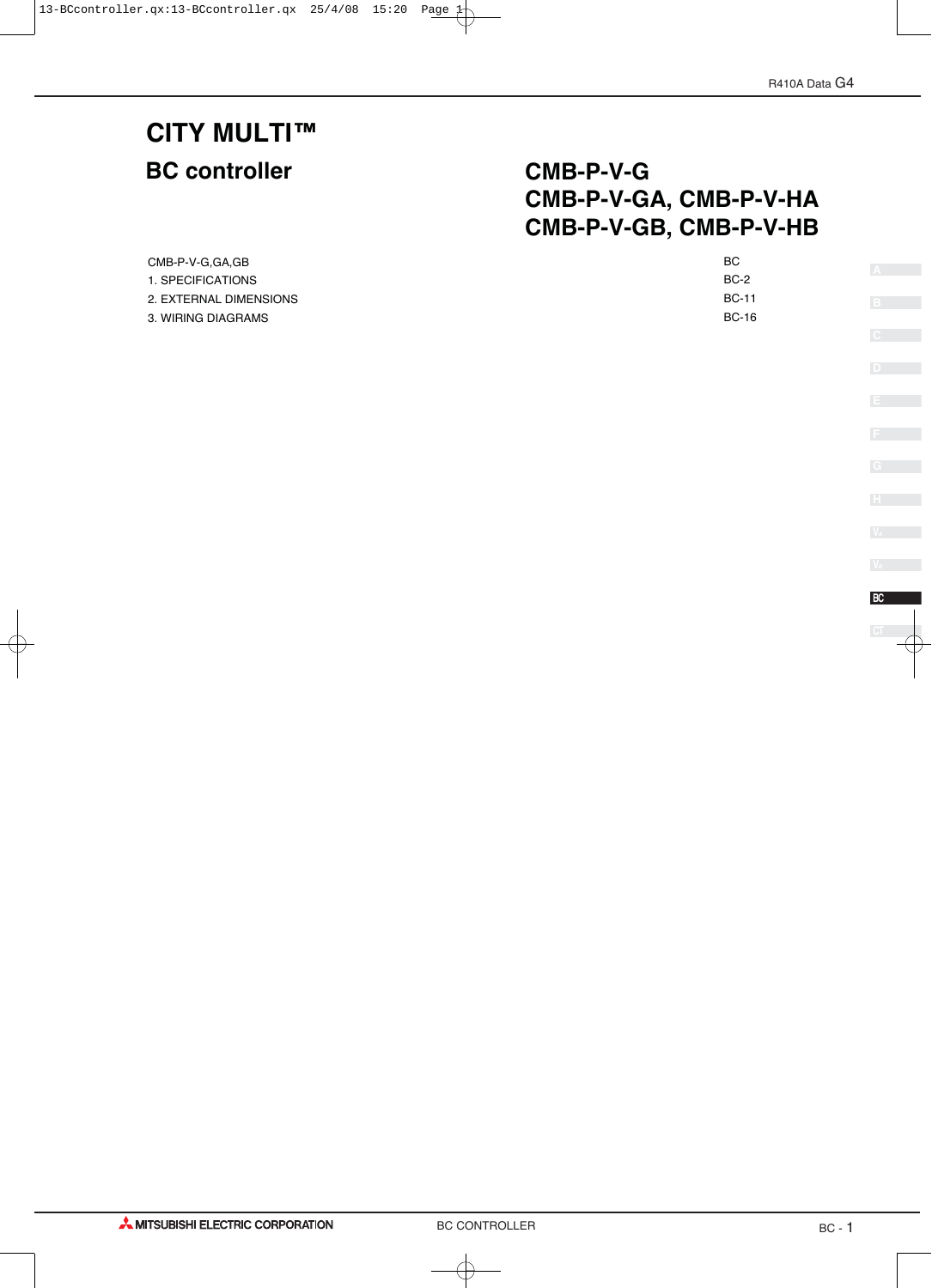| <b>SPECIFICATIONS</b>                                                                                                                       |                                                                                                                                                                               |             |                  |                                                                                                                                                                                       |                                                                                                                                                            |                         |                                                                |                                                                                                                  | R410A Data G4                                                                                                       |  |  |
|---------------------------------------------------------------------------------------------------------------------------------------------|-------------------------------------------------------------------------------------------------------------------------------------------------------------------------------|-------------|------------------|---------------------------------------------------------------------------------------------------------------------------------------------------------------------------------------|------------------------------------------------------------------------------------------------------------------------------------------------------------|-------------------------|----------------------------------------------------------------|------------------------------------------------------------------------------------------------------------------|---------------------------------------------------------------------------------------------------------------------|--|--|
|                                                                                                                                             |                                                                                                                                                                               |             |                  |                                                                                                                                                                                       |                                                                                                                                                            |                         |                                                                |                                                                                                                  |                                                                                                                     |  |  |
|                                                                                                                                             |                                                                                                                                                                               |             |                  |                                                                                                                                                                                       |                                                                                                                                                            |                         |                                                                |                                                                                                                  |                                                                                                                     |  |  |
|                                                                                                                                             |                                                                                                                                                                               |             |                  |                                                                                                                                                                                       |                                                                                                                                                            |                         |                                                                |                                                                                                                  |                                                                                                                     |  |  |
| <b>Model name</b>                                                                                                                           |                                                                                                                                                                               |             |                  | <b>CMB-P104V-G</b>                                                                                                                                                                    |                                                                                                                                                            |                         |                                                                |                                                                                                                  | <b>CMB-P105V-G</b>                                                                                                  |  |  |
| Number of branch                                                                                                                            |                                                                                                                                                                               |             |                  |                                                                                                                                                                                       | 4                                                                                                                                                          |                         |                                                                |                                                                                                                  | 5                                                                                                                   |  |  |
| Power source                                                                                                                                |                                                                                                                                                                               |             |                  |                                                                                                                                                                                       |                                                                                                                                                            |                         | 1N~220/230/240V                                                |                                                                                                                  |                                                                                                                     |  |  |
|                                                                                                                                             |                                                                                                                                                                               |             |                  | 50Hz                                                                                                                                                                                  |                                                                                                                                                            | 60Hz                    | 50Hz                                                           |                                                                                                                  | 60Hz                                                                                                                |  |  |
| Power input                                                                                                                                 |                                                                                                                                                                               |             | kW               | Cooling: 0.067/0.076/0.085<br>Cooling: 0.054/0.061/0.067<br>Heating: 0.030/0.034/0.038   Heating: 0.024/0.027/0.030                                                                   |                                                                                                                                                            |                         |                                                                | Cooling: 0.082/0.093/0.104 Cooling: 0.066/0.074/0.082<br>Heating: 0.038/0.043/0.048   Heating: 0.030/0.034/0.038 |                                                                                                                     |  |  |
| Current                                                                                                                                     |                                                                                                                                                                               |             | $\mathsf{A}$     | Cooling: 0.31/0.34/0.36                                                                                                                                                               |                                                                                                                                                            | Cooling: 0.25/0.27/0.28 |                                                                | Cooling: 0.38/0.41/0.44<br>Cooling: 0.30/0.33/0.35                                                               |                                                                                                                     |  |  |
|                                                                                                                                             |                                                                                                                                                                               |             |                  | Heating: 0.14/0.15/0.16                                                                                                                                                               |                                                                                                                                                            | Heating: 0.11/0.12/0.13 | Heating: 0.18/0.19/0.20<br>Galvanized steel plate              |                                                                                                                  | Heating: 0.14/0.15/0.16                                                                                             |  |  |
| External finish                                                                                                                             |                                                                                                                                                                               |             |                  |                                                                                                                                                                                       |                                                                                                                                                            |                         | (Lower part drain pan painting N1.5)                           |                                                                                                                  |                                                                                                                     |  |  |
| Connectable outdoor unit                                                                                                                    |                                                                                                                                                                               |             |                  |                                                                                                                                                                                       |                                                                                                                                                            |                         | PURY-P200/250/300/350YHM-A(-BS) / PQRY-P200/250YGM-A           |                                                                                                                  |                                                                                                                     |  |  |
| Indoor unit capacity                                                                                                                        |                                                                                                                                                                               |             |                  |                                                                                                                                                                                       |                                                                                                                                                            |                         | Model P140 or smaller                                          |                                                                                                                  |                                                                                                                     |  |  |
| connectable to 1 branch                                                                                                                     |                                                                                                                                                                               |             | kW               |                                                                                                                                                                                       | (Use optional joint pipe combining 2 branches when the total<br>capacity exceeds 141.)<br>(Use the reducer (standard accessory) when the indoor unit Model |                         |                                                                |                                                                                                                  |                                                                                                                     |  |  |
|                                                                                                                                             |                                                                                                                                                                               |             |                  | 50 or smaller is connected.)                                                                                                                                                          |                                                                                                                                                            |                         |                                                                |                                                                                                                  |                                                                                                                     |  |  |
| External dimension H x W x D $\vert$ mm(in.)                                                                                                |                                                                                                                                                                               |             |                  |                                                                                                                                                                                       |                                                                                                                                                            |                         | Connectable outdoor unit capacity                              | 284 x 648 x 432 (11-3/16" x 25-9/16" x 17-1/16")                                                                 |                                                                                                                     |  |  |
|                                                                                                                                             | To<br>outdoor                                                                                                                                                                 |             |                  | P200                                                                                                                                                                                  |                                                                                                                                                            |                         | P250/P300                                                      |                                                                                                                  | P350                                                                                                                |  |  |
| Refrigerant                                                                                                                                 | unit                                                                                                                                                                          |             | High press. pipe | ø15.88 (ø5/8") Brazed                                                                                                                                                                 |                                                                                                                                                            |                         | ø19.05 (ø3/4") Brazed                                          |                                                                                                                  | $\phi$ 19.05 ( $\phi$ 3/4") Brazed                                                                                  |  |  |
| piping<br>diameter                                                                                                                          |                                                                                                                                                                               |             | Low press. pipe  | ø19.05 (ø3/4") Brazed                                                                                                                                                                 |                                                                                                                                                            |                         | $\varphi$ 22.2 ( $\varphi$ 7/8") Brazed<br>ø9.52 (ø3/8") Flare |                                                                                                                  | $\phi$ 28.58 ( $\phi$ 1-1/8") Brazed                                                                                |  |  |
|                                                                                                                                             | To<br>indoor                                                                                                                                                                  | Liquid pipe |                  |                                                                                                                                                                                       |                                                                                                                                                            |                         |                                                                |                                                                                                                  | ( $\phi$ 6.35 ( $\phi$ 1/4") with attached reducer used, $\phi$ 12.7 ( $\phi$ 1/2") with optional joint pipe used.) |  |  |
|                                                                                                                                             | unit<br>$\phi$ 15.88 ( $\phi$ 5/8") Flare<br>Gas pipe<br>( $\phi$ 12.7 ( $\phi$ 1/2") with attached reducer used, $\phi$ 19.05 ( $\phi$ 3/4") with optional joint pipe used.) |             |                  |                                                                                                                                                                                       |                                                                                                                                                            |                         |                                                                |                                                                                                                  |                                                                                                                     |  |  |
|                                                                                                                                             | O.D. 32mm (1-1/4")<br>Field drain pipe size                                                                                                                                   |             |                  |                                                                                                                                                                                       |                                                                                                                                                            |                         |                                                                |                                                                                                                  |                                                                                                                     |  |  |
| Net weight                                                                                                                                  |                                                                                                                                                                               |             | kg(lb)           |                                                                                                                                                                                       | 24 (53)                                                                                                                                                    |                         |                                                                |                                                                                                                  | 27(60)                                                                                                              |  |  |
| Accessories                                                                                                                                 |                                                                                                                                                                               |             |                  | ·Reducer                                                                                                                                                                              |                                                                                                                                                            |                         | ·Drain Connection pipe (with flexible hose and insulation)     |                                                                                                                  |                                                                                                                     |  |  |
|                                                                                                                                             |                                                                                                                                                                               |             |                  | Note: *1. Installation/foundation work, electrical connection work, duct work, insulation work, power source switch,<br>and other items shall be referred to the Installation Manual. |                                                                                                                                                            |                         |                                                                |                                                                                                                  |                                                                                                                     |  |  |
|                                                                                                                                             |                                                                                                                                                                               |             |                  | *2. The equipment is for R410A refrigerant.                                                                                                                                           |                                                                                                                                                            |                         |                                                                |                                                                                                                  |                                                                                                                     |  |  |
|                                                                                                                                             | neighbors.                                                                                                                                                                    |             |                  | *3. Install this product in a location where noise (refrigerant noise) emitted by the unit will not disturb the                                                                       |                                                                                                                                                            |                         |                                                                |                                                                                                                  |                                                                                                                     |  |  |
|                                                                                                                                             |                                                                                                                                                                               |             |                  |                                                                                                                                                                                       |                                                                                                                                                            |                         |                                                                |                                                                                                                  | (For use in quiet environments with low background noise, position the BC CONTROLLER at least 5m away               |  |  |
| from any indoor units.)<br>*4.Indoor units P100,P125,P140 can be connected to 1 branch. (In this case, cooling capacity decrease a little.) |                                                                                                                                                                               |             |                  |                                                                                                                                                                                       |                                                                                                                                                            |                         |                                                                |                                                                                                                  |                                                                                                                     |  |  |

**D**

**E**

**G**

Ref.: M-WYNCO-6883&6884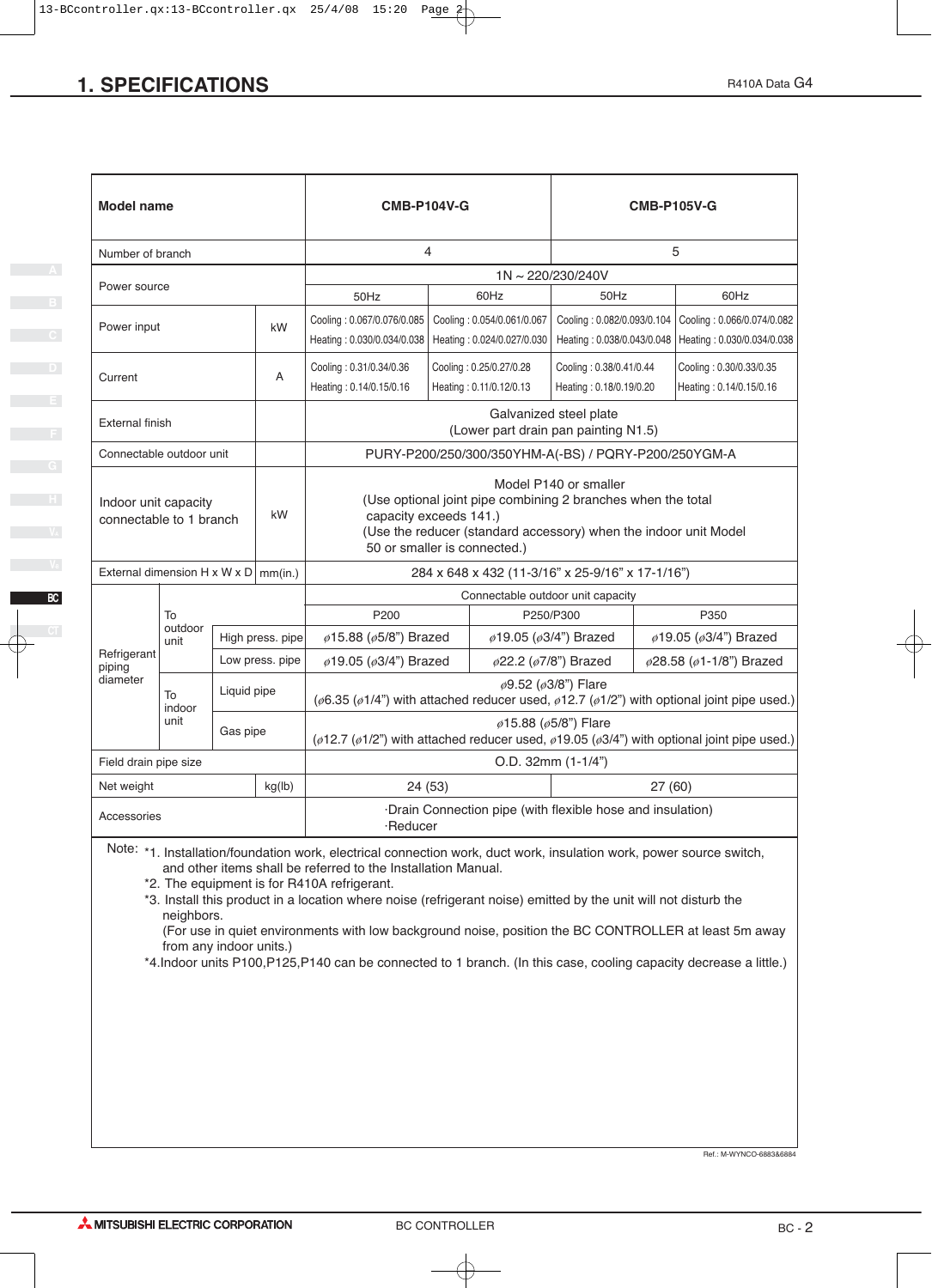| <b>SPECIFICATIONS</b>                           |                                                                                                                                            |                                                                                                                                  |                                                                                                                                                                                       |                                                                                      |                                                                       |                                                  | R410A Data G4           |  |
|-------------------------------------------------|--------------------------------------------------------------------------------------------------------------------------------------------|----------------------------------------------------------------------------------------------------------------------------------|---------------------------------------------------------------------------------------------------------------------------------------------------------------------------------------|--------------------------------------------------------------------------------------|-----------------------------------------------------------------------|--------------------------------------------------|-------------------------|--|
|                                                 |                                                                                                                                            |                                                                                                                                  |                                                                                                                                                                                       |                                                                                      |                                                                       |                                                  |                         |  |
|                                                 |                                                                                                                                            |                                                                                                                                  |                                                                                                                                                                                       |                                                                                      |                                                                       |                                                  |                         |  |
|                                                 |                                                                                                                                            |                                                                                                                                  |                                                                                                                                                                                       |                                                                                      |                                                                       |                                                  |                         |  |
| <b>Model name</b>                               |                                                                                                                                            |                                                                                                                                  | <b>CMB-P106V-G</b>                                                                                                                                                                    |                                                                                      |                                                                       | <b>CMB-P108V-G</b>                               |                         |  |
|                                                 |                                                                                                                                            |                                                                                                                                  |                                                                                                                                                                                       |                                                                                      |                                                                       |                                                  |                         |  |
| Number of branch                                |                                                                                                                                            |                                                                                                                                  | 6                                                                                                                                                                                     | 8                                                                                    |                                                                       |                                                  |                         |  |
| Power source                                    |                                                                                                                                            |                                                                                                                                  | 1N~220/230/240V<br>50Hz<br>60Hz<br>60Hz<br>50Hz                                                                                                                                       |                                                                                      |                                                                       |                                                  |                         |  |
| Power input                                     |                                                                                                                                            | kW                                                                                                                               | Cooling: 0.097/0.110/0.123<br>Cooling: 0.078/0.088/0.097                                                                                                                              |                                                                                      | Cooling: 0.127/0.144/0.161<br>Cooling: 0.102/0.115/0.127              |                                                  |                         |  |
|                                                 |                                                                                                                                            |                                                                                                                                  | Heating: 0.045/0.051/0.057                                                                                                                                                            | Heating: 0.036/0.041/0.045   Heating: 0.060/0.068/0.076   Heating: 0.048/0.054/0.060 |                                                                       |                                                  |                         |  |
| Current                                         |                                                                                                                                            | $\mathsf{A}$                                                                                                                     | Cooling: 0.45/0.48/0.52                                                                                                                                                               | Cooling: 0.36/0.39/0.41                                                              | Cooling: 0.58/0.63/0.68                                               |                                                  | Cooling: 0.47/0.50/0.53 |  |
|                                                 |                                                                                                                                            |                                                                                                                                  | Heating: 0.21/0.23/0.24                                                                                                                                                               | Heating: 0.17/0.18/0.19                                                              | Heating: 0.28/0.30/0.32                                               |                                                  | Heating: 0.22/0.24/0.25 |  |
| External finish                                 |                                                                                                                                            |                                                                                                                                  |                                                                                                                                                                                       |                                                                                      | Galvanized steel plate<br>(Lower part drain pan painting N1.5)        |                                                  |                         |  |
| Connectable outdoor unit                        |                                                                                                                                            |                                                                                                                                  | PURY-P200/250/300/350YHM-A(-BS) / PQRY-P200/250YGM-A                                                                                                                                  |                                                                                      |                                                                       |                                                  |                         |  |
|                                                 |                                                                                                                                            |                                                                                                                                  |                                                                                                                                                                                       |                                                                                      | Model P140 or smaller                                                 |                                                  |                         |  |
| Indoor unit capacity<br>connectable to 1 branch |                                                                                                                                            | kW                                                                                                                               | (Use optional joint pipe combining 2 branches when the total<br>capacity exceeds 141.)                                                                                                |                                                                                      |                                                                       |                                                  |                         |  |
|                                                 |                                                                                                                                            |                                                                                                                                  | (Use the reducer (standard accessory) when the indoor unit Model<br>50 or smaller is connected.)                                                                                      |                                                                                      |                                                                       |                                                  |                         |  |
| External dimension H x W x D $\vert$ mm(in.)    |                                                                                                                                            |                                                                                                                                  |                                                                                                                                                                                       |                                                                                      |                                                                       |                                                  |                         |  |
|                                                 |                                                                                                                                            |                                                                                                                                  |                                                                                                                                                                                       |                                                                                      | Connectable outdoor unit capacity                                     | 284 x 648 x 432 (11-3/16" x 25-9/16" x 17-1/16") |                         |  |
| To<br>outdoor                                   |                                                                                                                                            |                                                                                                                                  | P200                                                                                                                                                                                  |                                                                                      | P250/P300                                                             | P350                                             |                         |  |
| unit<br>Refrigerant                             |                                                                                                                                            | High press. pipe                                                                                                                 | ø15.88 (ø5/8") Brazed                                                                                                                                                                 |                                                                                      | ø19.05 (ø3/4") Brazed                                                 | $\phi$ 19.05 ( $\phi$ 3/4") Brazed               |                         |  |
| piping<br>diameter                              |                                                                                                                                            | Low press. pipe                                                                                                                  | ø19.05 (ø3/4") Brazed                                                                                                                                                                 |                                                                                      | $\phi$ 22.2 ( $\phi$ 7/8") Brazed<br>$\phi$ 9.52 ( $\phi$ 3/8") Flare | $\phi$ 28.58 ( $\phi$ 1-1/8") Brazed             |                         |  |
| To<br>indoor                                    | Liquid pipe                                                                                                                                |                                                                                                                                  | ( $\phi$ 6.35 ( $\phi$ 1/4") with attached reducer used, $\phi$ 12.7 ( $\phi$ 1/2") with optional joint pipe used.)                                                                   |                                                                                      |                                                                       |                                                  |                         |  |
| unit                                            | Gas pipe                                                                                                                                   |                                                                                                                                  |                                                                                                                                                                                       |                                                                                      | $\phi$ 15.88 ( $\phi$ 5/8") Flare                                     |                                                  |                         |  |
| Field drain pipe size                           | ( $\phi$ 12.7 ( $\phi$ 1/2") with attached reducer used, $\phi$ 19.05 ( $\phi$ 3/4") with optional joint pipe used.)<br>O.D. 32mm (1-1/4") |                                                                                                                                  |                                                                                                                                                                                       |                                                                                      |                                                                       |                                                  |                         |  |
| Net weight                                      |                                                                                                                                            | kg(lb)                                                                                                                           | 29 (64)                                                                                                                                                                               |                                                                                      |                                                                       | 34 (75)                                          |                         |  |
| Accessories                                     |                                                                                                                                            |                                                                                                                                  |                                                                                                                                                                                       |                                                                                      | ·Drain Connection pipe (with flexible hose and insulation)            |                                                  |                         |  |
|                                                 |                                                                                                                                            |                                                                                                                                  | ·Reducer                                                                                                                                                                              |                                                                                      |                                                                       |                                                  |                         |  |
|                                                 |                                                                                                                                            |                                                                                                                                  | Note: *1. Installation/foundation work, electrical connection work, duct work, insulation work, power source switch,<br>and other items shall be referred to the Installation Manual. |                                                                                      |                                                                       |                                                  |                         |  |
| *2. The equipment is for R410A refrigerant.     |                                                                                                                                            |                                                                                                                                  |                                                                                                                                                                                       |                                                                                      |                                                                       |                                                  |                         |  |
|                                                 | *3. Install this product in a location where noise (refrigerant noise) emitted by the unit will not disturb the<br>neighbors.              |                                                                                                                                  |                                                                                                                                                                                       |                                                                                      |                                                                       |                                                  |                         |  |
|                                                 |                                                                                                                                            | (For use in quiet environments with low background noise, position the BC CONTROLLER at least 5m away<br>from any indoor units.) |                                                                                                                                                                                       |                                                                                      |                                                                       |                                                  |                         |  |
|                                                 |                                                                                                                                            |                                                                                                                                  | *4.Indoor units P100,P125,P140 can be connected to 1 branch. (In this case, cooling capacity decrease a little.)                                                                      |                                                                                      |                                                                       |                                                  |                         |  |

Ref.: M-WYNCO-6885&6886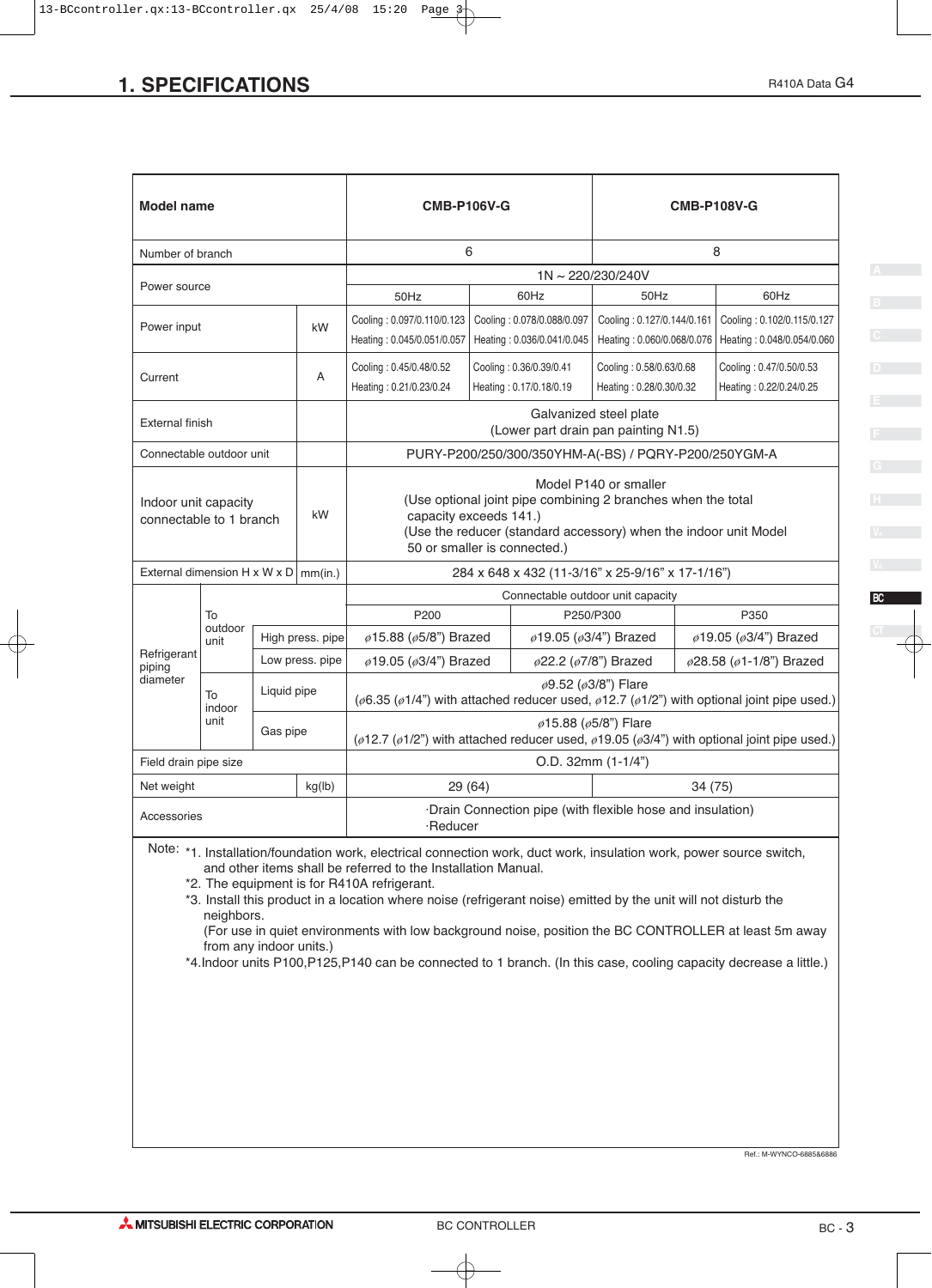| <b>SPECIFICATIONS</b>                           |                                                                                                                                                                               |             |                                                                                                                                             |                                                                                                                                                            |         |                                                    |                                                                                                                                           |                                                                                                                                                                                                                                        | R410A Data G4                                                                                                       |  |  |  |
|-------------------------------------------------|-------------------------------------------------------------------------------------------------------------------------------------------------------------------------------|-------------|---------------------------------------------------------------------------------------------------------------------------------------------|------------------------------------------------------------------------------------------------------------------------------------------------------------|---------|----------------------------------------------------|-------------------------------------------------------------------------------------------------------------------------------------------|----------------------------------------------------------------------------------------------------------------------------------------------------------------------------------------------------------------------------------------|---------------------------------------------------------------------------------------------------------------------|--|--|--|
|                                                 |                                                                                                                                                                               |             |                                                                                                                                             |                                                                                                                                                            |         |                                                    |                                                                                                                                           |                                                                                                                                                                                                                                        |                                                                                                                     |  |  |  |
|                                                 |                                                                                                                                                                               |             |                                                                                                                                             |                                                                                                                                                            |         |                                                    |                                                                                                                                           |                                                                                                                                                                                                                                        |                                                                                                                     |  |  |  |
|                                                 |                                                                                                                                                                               |             |                                                                                                                                             |                                                                                                                                                            |         |                                                    |                                                                                                                                           |                                                                                                                                                                                                                                        |                                                                                                                     |  |  |  |
| <b>Model name</b>                               |                                                                                                                                                                               |             |                                                                                                                                             | <b>CMB-P1010V-G</b>                                                                                                                                        |         |                                                    |                                                                                                                                           |                                                                                                                                                                                                                                        | <b>CMB-P1013V-G</b>                                                                                                 |  |  |  |
| Number of branch                                |                                                                                                                                                                               |             |                                                                                                                                             | 10                                                                                                                                                         |         |                                                    |                                                                                                                                           |                                                                                                                                                                                                                                        | 13                                                                                                                  |  |  |  |
| Power source                                    |                                                                                                                                                                               |             |                                                                                                                                             |                                                                                                                                                            |         |                                                    | 1N~220/230/240V                                                                                                                           |                                                                                                                                                                                                                                        |                                                                                                                     |  |  |  |
|                                                 |                                                                                                                                                                               |             |                                                                                                                                             | 50Hz                                                                                                                                                       |         | 60Hz                                               | 50Hz                                                                                                                                      |                                                                                                                                                                                                                                        | 60Hz                                                                                                                |  |  |  |
| Power input                                     |                                                                                                                                                                               |             | kW                                                                                                                                          |                                                                                                                                                            |         |                                                    |                                                                                                                                           | Cooling: 0.156/0.177/0.198   Cooling: 0.126/0.141/0.156   Cooling: 0.201/0.228/0.255   Cooling: 0.162/0.182/0.201<br>Heating: 0.075/0.085/0.095   Heating: 0.060/0.068/0.075   Heating: 0.097/0.110/0.123   Heating: 0.078/0.088/0.097 |                                                                                                                     |  |  |  |
| Current                                         |                                                                                                                                                                               |             | $\mathsf{A}$                                                                                                                                | Cooling: 0.71/0.77/0.83<br>Heating: 0.35/0.37/0.40                                                                                                         |         | Cooling: 0.58/0.62/0.65<br>Heating: 0.28/0.30/0.32 |                                                                                                                                           | Cooling: 0.92/1.00/1.07<br>Cooling: 0.74/0.80/0.84<br>Heating: 0.45/0.48/0.52<br>Heating: 0.36/0.39/0.41                                                                                                                               |                                                                                                                     |  |  |  |
| External finish                                 |                                                                                                                                                                               |             |                                                                                                                                             |                                                                                                                                                            |         |                                                    | Galvanized steel plate<br>(Lower part drain pan painting N1.5)                                                                            |                                                                                                                                                                                                                                        |                                                                                                                     |  |  |  |
| Connectable outdoor unit                        |                                                                                                                                                                               |             |                                                                                                                                             |                                                                                                                                                            |         |                                                    | PURY-P200/250/300/350YHM-A(-BS) / PQRY-P200/250YGM-A                                                                                      |                                                                                                                                                                                                                                        |                                                                                                                     |  |  |  |
|                                                 |                                                                                                                                                                               |             |                                                                                                                                             |                                                                                                                                                            |         |                                                    | Model P140 or smaller                                                                                                                     |                                                                                                                                                                                                                                        |                                                                                                                     |  |  |  |
| Indoor unit capacity<br>connectable to 1 branch |                                                                                                                                                                               |             | kW                                                                                                                                          | (Use optional joint pipe combining 2 branches when the total<br>capacity exceeds 141.)<br>(Use the reducer (standard accessory) when the indoor unit Model |         |                                                    |                                                                                                                                           |                                                                                                                                                                                                                                        |                                                                                                                     |  |  |  |
|                                                 |                                                                                                                                                                               |             |                                                                                                                                             | 50 or smaller is connected.)                                                                                                                               |         |                                                    | External dimension H x W x D   mm(in.) 284 x 648 x 432 (11-3/16" x 25-9/16" x 17-1/16") 284 x 1,098 x 432 (11-3/16" x 43-1/4" x 17-1/16") |                                                                                                                                                                                                                                        |                                                                                                                     |  |  |  |
|                                                 |                                                                                                                                                                               |             |                                                                                                                                             |                                                                                                                                                            |         |                                                    | Connectable outdoor unit capacity                                                                                                         |                                                                                                                                                                                                                                        |                                                                                                                     |  |  |  |
|                                                 | To                                                                                                                                                                            |             |                                                                                                                                             | P200                                                                                                                                                       |         |                                                    | P250/P300                                                                                                                                 |                                                                                                                                                                                                                                        | P350                                                                                                                |  |  |  |
| Refrigerant                                     | outdoor<br>unit                                                                                                                                                               |             | High press. pipe                                                                                                                            | ø15.88 (ø5/8") Brazed                                                                                                                                      |         |                                                    | ø19.05 (ø3/4") Brazed                                                                                                                     |                                                                                                                                                                                                                                        | $\phi$ 19.05 ( $\phi$ 3/4") Brazed                                                                                  |  |  |  |
| piping<br>diameter                              |                                                                                                                                                                               |             | Low press. pipe                                                                                                                             | ø19.05 (ø3/4") Brazed                                                                                                                                      |         |                                                    | $\varphi$ 22.2 ( $\varphi$ 7/8") Brazed<br>ø9.52 (ø3/8") Flare                                                                            |                                                                                                                                                                                                                                        | $\phi$ 28.58 ( $\phi$ 1-1/8") Brazed                                                                                |  |  |  |
|                                                 | To<br>indoor                                                                                                                                                                  | Liquid pipe |                                                                                                                                             |                                                                                                                                                            |         |                                                    |                                                                                                                                           |                                                                                                                                                                                                                                        | ( $\phi$ 6.35 ( $\phi$ 1/4") with attached reducer used, $\phi$ 12.7 ( $\phi$ 1/2") with optional joint pipe used.) |  |  |  |
|                                                 | unit<br>$\phi$ 15.88 ( $\phi$ 5/8") Flare<br>Gas pipe<br>( $\phi$ 12.7 ( $\phi$ 1/2") with attached reducer used, $\phi$ 19.05 ( $\phi$ 3/4") with optional joint pipe used.) |             |                                                                                                                                             |                                                                                                                                                            |         |                                                    |                                                                                                                                           |                                                                                                                                                                                                                                        |                                                                                                                     |  |  |  |
|                                                 | O.D. 32mm (1-1/4")<br>Field drain pipe size                                                                                                                                   |             |                                                                                                                                             |                                                                                                                                                            |         |                                                    |                                                                                                                                           |                                                                                                                                                                                                                                        |                                                                                                                     |  |  |  |
| Net weight                                      |                                                                                                                                                                               |             | kg(lb)                                                                                                                                      |                                                                                                                                                            | 39 (86) |                                                    |                                                                                                                                           |                                                                                                                                                                                                                                        | 47 (104)                                                                                                            |  |  |  |
| Accessories                                     |                                                                                                                                                                               |             |                                                                                                                                             | ·Reducer                                                                                                                                                   |         |                                                    | ·Drain Connection pipe (with flexible hose and insulation)                                                                                |                                                                                                                                                                                                                                        |                                                                                                                     |  |  |  |
|                                                 |                                                                                                                                                                               |             |                                                                                                                                             | Note: *1. Installation/foundation work, electrical connection work, duct work, insulation work, power source switch,                                       |         |                                                    |                                                                                                                                           |                                                                                                                                                                                                                                        |                                                                                                                     |  |  |  |
|                                                 |                                                                                                                                                                               |             |                                                                                                                                             | and other items shall be referred to the Installation Manual.<br>*2. The equipment is for R410A refrigerant.                                               |         |                                                    |                                                                                                                                           |                                                                                                                                                                                                                                        |                                                                                                                     |  |  |  |
|                                                 |                                                                                                                                                                               |             |                                                                                                                                             | *3. Install this product in a location where noise (refrigerant noise) emitted by the unit will not disturb the                                            |         |                                                    |                                                                                                                                           |                                                                                                                                                                                                                                        |                                                                                                                     |  |  |  |
|                                                 | neighbors.<br>(For use in quiet environments with low background noise, position the BC CONTROLLER at least 5m away                                                           |             |                                                                                                                                             |                                                                                                                                                            |         |                                                    |                                                                                                                                           |                                                                                                                                                                                                                                        |                                                                                                                     |  |  |  |
|                                                 |                                                                                                                                                                               |             | from any indoor units.)<br>*4.Indoor units P100,P125,P140 can be connected to 1 branch. (In this case, cooling capacity decrease a little.) |                                                                                                                                                            |         |                                                    |                                                                                                                                           |                                                                                                                                                                                                                                        |                                                                                                                     |  |  |  |

**D**

**E**

**F**

Ref.: M-WYNCO-6887&6888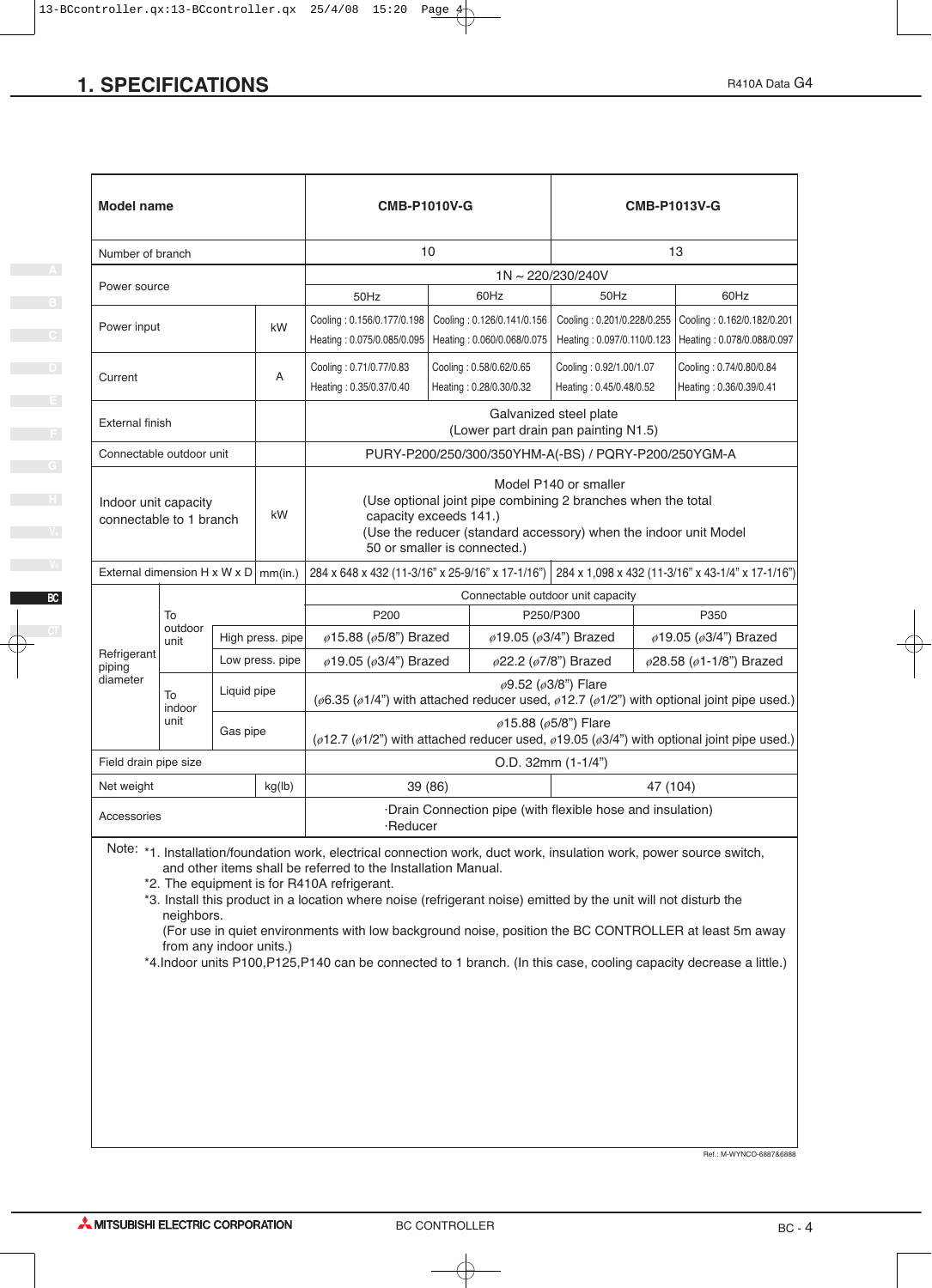| <b>SPECIFICATIONS</b>                  |                                                                                                                                                                                                                                                                              |             |                  |                                                                                                                                                                                                                                                                                                                                                         |                                                                | R410A Data G4                                                                                                                                                                                                             |  |  |
|----------------------------------------|------------------------------------------------------------------------------------------------------------------------------------------------------------------------------------------------------------------------------------------------------------------------------|-------------|------------------|---------------------------------------------------------------------------------------------------------------------------------------------------------------------------------------------------------------------------------------------------------------------------------------------------------------------------------------------------------|----------------------------------------------------------------|---------------------------------------------------------------------------------------------------------------------------------------------------------------------------------------------------------------------------|--|--|
|                                        |                                                                                                                                                                                                                                                                              |             |                  |                                                                                                                                                                                                                                                                                                                                                         |                                                                |                                                                                                                                                                                                                           |  |  |
| <b>Model name</b>                      |                                                                                                                                                                                                                                                                              |             |                  |                                                                                                                                                                                                                                                                                                                                                         | <b>CMB-P1016V-G</b>                                            |                                                                                                                                                                                                                           |  |  |
| Number of branch                       |                                                                                                                                                                                                                                                                              |             |                  |                                                                                                                                                                                                                                                                                                                                                         | 16                                                             |                                                                                                                                                                                                                           |  |  |
| Power source                           |                                                                                                                                                                                                                                                                              |             |                  |                                                                                                                                                                                                                                                                                                                                                         | 1N~220/230/240V                                                |                                                                                                                                                                                                                           |  |  |
|                                        | 50Hz                                                                                                                                                                                                                                                                         |             |                  |                                                                                                                                                                                                                                                                                                                                                         | 60Hz                                                           |                                                                                                                                                                                                                           |  |  |
| Power input                            | Cooling: 0.246/0.279/0.312<br>kW<br>Heating: 0.119/0.135/0.151                                                                                                                                                                                                               |             |                  |                                                                                                                                                                                                                                                                                                                                                         | Cooling: 0.198/0.222/0.246<br>Heating: 0.096/0.108/0.119       |                                                                                                                                                                                                                           |  |  |
| Current                                |                                                                                                                                                                                                                                                                              |             | Α                | Cooling: 1.12/1.22/1.30<br>Heating: 0.55/0.59/0.63                                                                                                                                                                                                                                                                                                      |                                                                | Cooling: 0.90/0.97/1.03<br>Heating: 0.44/0.47/0.50                                                                                                                                                                        |  |  |
| <b>External finish</b>                 |                                                                                                                                                                                                                                                                              |             |                  |                                                                                                                                                                                                                                                                                                                                                         | Galvanized steel plate<br>(Lower part drain pan painting N1.5) |                                                                                                                                                                                                                           |  |  |
| Connectable outdoor unit               |                                                                                                                                                                                                                                                                              |             |                  |                                                                                                                                                                                                                                                                                                                                                         | PURY-P200/250/300/350YHM-A(-BS) / PQRY-P200/250YGM-A           |                                                                                                                                                                                                                           |  |  |
|                                        | Model P140 or smaller<br>(Use optional joint pipe combining 2 branches when the total<br>Indoor unit capacity<br>capacity exceeds 141.)<br>kW<br>connectable to 1 branch<br>(Use the reducer (standard accessory) when the indoor unit Model<br>50 or smaller is connected.) |             |                  |                                                                                                                                                                                                                                                                                                                                                         |                                                                |                                                                                                                                                                                                                           |  |  |
| External dimension H x W x D   mm(in.) |                                                                                                                                                                                                                                                                              |             |                  |                                                                                                                                                                                                                                                                                                                                                         | 284 x 1,098 x 432 (11-3/16" x 43-1/4" x 17-1/16")              |                                                                                                                                                                                                                           |  |  |
|                                        |                                                                                                                                                                                                                                                                              |             |                  |                                                                                                                                                                                                                                                                                                                                                         | Connectable outdoor unit capacity                              |                                                                                                                                                                                                                           |  |  |
|                                        | To                                                                                                                                                                                                                                                                           |             |                  | P200                                                                                                                                                                                                                                                                                                                                                    | P250/P300                                                      | P350                                                                                                                                                                                                                      |  |  |
|                                        | outdoor<br>unit                                                                                                                                                                                                                                                              |             | High press. pipe | $\phi$ 15.88 ( $\phi$ 5/8") Brazed                                                                                                                                                                                                                                                                                                                      | ø19.05 (ø3/4") Brazed                                          | $\phi$ 19.05 ( $\phi$ 3/4") Brazed                                                                                                                                                                                        |  |  |
| Refrigerant<br>piping<br>diameter      | To                                                                                                                                                                                                                                                                           | Liquid pipe | Low press. pipe  | ø28.58 (ø1-1/8") Brazed<br>$\phi$ 19.05 ( $\phi$ 3/4") Brazed<br>$\phi$ 22.2 ( $\phi$ 7/8") Brazed<br>$\phi$ 9.52 ( $\phi$ 3/8") Flare                                                                                                                                                                                                                  |                                                                |                                                                                                                                                                                                                           |  |  |
|                                        | indoor<br>unit                                                                                                                                                                                                                                                               | Gas pipe    |                  | ( $\phi$ 6.35 ( $\phi$ 1/4") with attached reducer used, $\phi$ 12.7 ( $\phi$ 1/2") with optional joint pipe used.)<br>$\phi$ 15.88 ( $\phi$ 5/8") Flare<br>( $\phi$ 12.7 ( $\phi$ 1/2") with attached reducer used, $\phi$ 19.05 ( $\phi$ 3/4") with optional joint pipe used.)                                                                        |                                                                |                                                                                                                                                                                                                           |  |  |
| Field drain pipe size                  |                                                                                                                                                                                                                                                                              |             |                  |                                                                                                                                                                                                                                                                                                                                                         | O.D. 32mm (1-1/4")                                             |                                                                                                                                                                                                                           |  |  |
| Net weight                             |                                                                                                                                                                                                                                                                              |             | kg(lb)           |                                                                                                                                                                                                                                                                                                                                                         | 54 (120)                                                       |                                                                                                                                                                                                                           |  |  |
| Accessories                            |                                                                                                                                                                                                                                                                              |             |                  | ·Reducer                                                                                                                                                                                                                                                                                                                                                | ·Drain Connection pipe (with flexible hose and insulation)     |                                                                                                                                                                                                                           |  |  |
|                                        | neighbors.<br>from any indoor units.)                                                                                                                                                                                                                                        |             |                  | Note: *1. Installation/foundation work, electrical connection work, duct work, insulation work, power source switch,<br>and other items shall be referred to the Installation Manual.<br>*2. The equipment is for R410A refrigerant.<br>*3. Install this product in a location where noise (refrigerant noise) emitted by the unit will not disturb the |                                                                | (For use in quiet environments with low background noise, position the BC CONTROLLER at least 5m away<br>*4.Indoor units P100,P125,P140 can be connected to 1 branch. (In this case, cooling capacity decrease a little.) |  |  |

Ref.: M-WYNCO-6889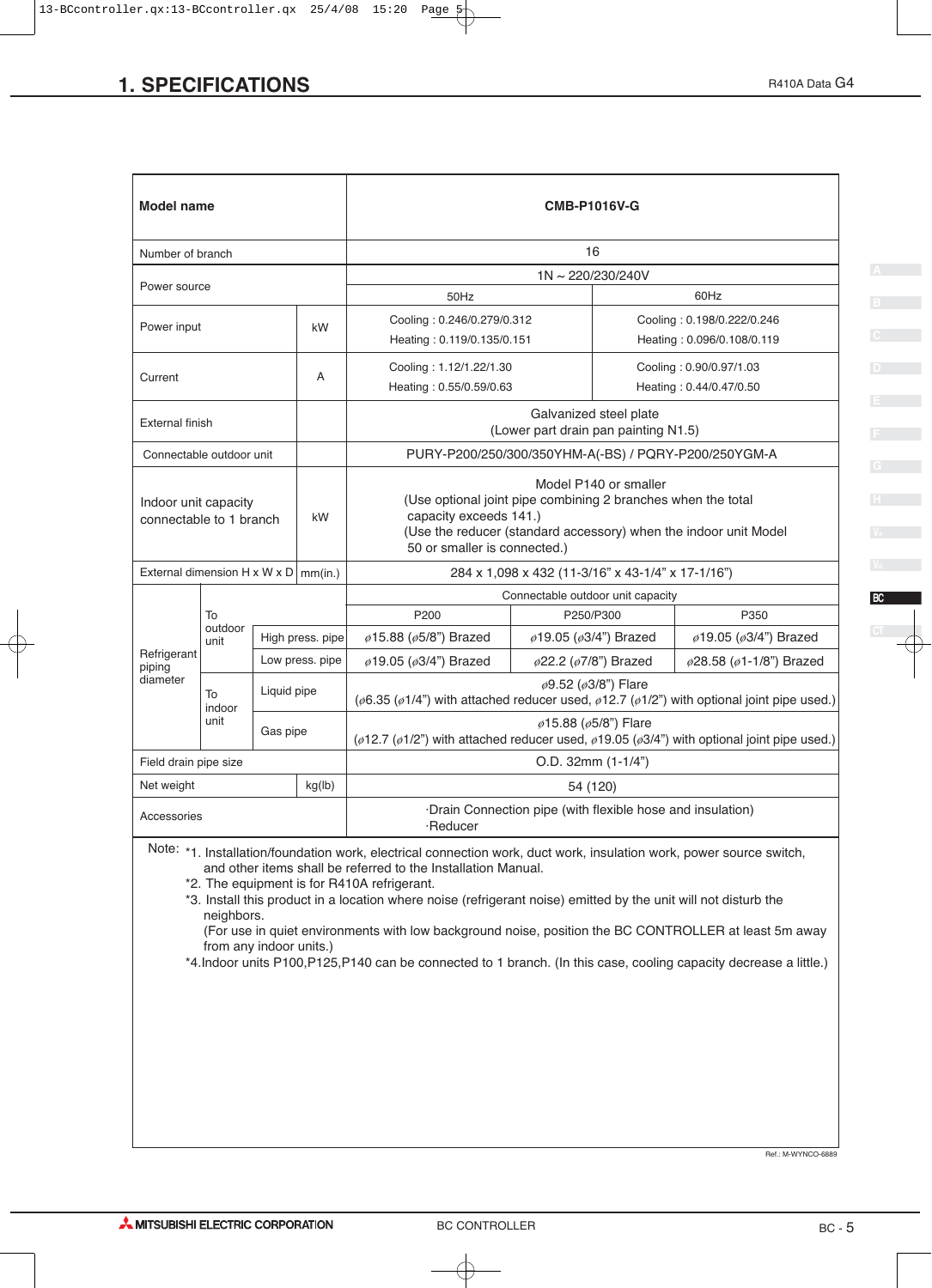|                                                                                 |                                   |                                                                                                                                                                                                                            |                                                                                                                                                                  |                                                                                                                                                                                                                                                                                                                                                                             |                                                                                                                                                                                                                                                                                                                                                                                                                                                 | R410A Data G4                                                                                                                                                                                                                                                                                                                                                                                                                                                                                                                                                                                                                                                                                                                                                                                                                                                                                                                                                                                                                                                                                                                                                                                                                                                                                                                                                                                                              |  |  |
|---------------------------------------------------------------------------------|-----------------------------------|----------------------------------------------------------------------------------------------------------------------------------------------------------------------------------------------------------------------------|------------------------------------------------------------------------------------------------------------------------------------------------------------------|-----------------------------------------------------------------------------------------------------------------------------------------------------------------------------------------------------------------------------------------------------------------------------------------------------------------------------------------------------------------------------|-------------------------------------------------------------------------------------------------------------------------------------------------------------------------------------------------------------------------------------------------------------------------------------------------------------------------------------------------------------------------------------------------------------------------------------------------|----------------------------------------------------------------------------------------------------------------------------------------------------------------------------------------------------------------------------------------------------------------------------------------------------------------------------------------------------------------------------------------------------------------------------------------------------------------------------------------------------------------------------------------------------------------------------------------------------------------------------------------------------------------------------------------------------------------------------------------------------------------------------------------------------------------------------------------------------------------------------------------------------------------------------------------------------------------------------------------------------------------------------------------------------------------------------------------------------------------------------------------------------------------------------------------------------------------------------------------------------------------------------------------------------------------------------------------------------------------------------------------------------------------------------|--|--|
|                                                                                 |                                   |                                                                                                                                                                                                                            |                                                                                                                                                                  |                                                                                                                                                                                                                                                                                                                                                                             |                                                                                                                                                                                                                                                                                                                                                                                                                                                 |                                                                                                                                                                                                                                                                                                                                                                                                                                                                                                                                                                                                                                                                                                                                                                                                                                                                                                                                                                                                                                                                                                                                                                                                                                                                                                                                                                                                                            |  |  |
|                                                                                 |                                   |                                                                                                                                                                                                                            |                                                                                                                                                                  |                                                                                                                                                                                                                                                                                                                                                                             |                                                                                                                                                                                                                                                                                                                                                                                                                                                 |                                                                                                                                                                                                                                                                                                                                                                                                                                                                                                                                                                                                                                                                                                                                                                                                                                                                                                                                                                                                                                                                                                                                                                                                                                                                                                                                                                                                                            |  |  |
| <b>Model name</b>                                                               |                                   |                                                                                                                                                                                                                            |                                                                                                                                                                  |                                                                                                                                                                                                                                                                                                                                                                             |                                                                                                                                                                                                                                                                                                                                                                                                                                                 |                                                                                                                                                                                                                                                                                                                                                                                                                                                                                                                                                                                                                                                                                                                                                                                                                                                                                                                                                                                                                                                                                                                                                                                                                                                                                                                                                                                                                            |  |  |
|                                                                                 |                                   |                                                                                                                                                                                                                            |                                                                                                                                                                  |                                                                                                                                                                                                                                                                                                                                                                             | 10                                                                                                                                                                                                                                                                                                                                                                                                                                              |                                                                                                                                                                                                                                                                                                                                                                                                                                                                                                                                                                                                                                                                                                                                                                                                                                                                                                                                                                                                                                                                                                                                                                                                                                                                                                                                                                                                                            |  |  |
| Power source                                                                    |                                   |                                                                                                                                                                                                                            |                                                                                                                                                                  |                                                                                                                                                                                                                                                                                                                                                                             |                                                                                                                                                                                                                                                                                                                                                                                                                                                 |                                                                                                                                                                                                                                                                                                                                                                                                                                                                                                                                                                                                                                                                                                                                                                                                                                                                                                                                                                                                                                                                                                                                                                                                                                                                                                                                                                                                                            |  |  |
| 60Hz<br>Cooling: 0.127/0.144/0.161<br>Cooling: 0.102/0.115/0.127<br>Power input |                                   |                                                                                                                                                                                                                            |                                                                                                                                                                  |                                                                                                                                                                                                                                                                                                                                                                             |                                                                                                                                                                                                                                                                                                                                                                                                                                                 | 60Hz                                                                                                                                                                                                                                                                                                                                                                                                                                                                                                                                                                                                                                                                                                                                                                                                                                                                                                                                                                                                                                                                                                                                                                                                                                                                                                                                                                                                                       |  |  |
|                                                                                 |                                   |                                                                                                                                                                                                                            |                                                                                                                                                                  |                                                                                                                                                                                                                                                                                                                                                                             |                                                                                                                                                                                                                                                                                                                                                                                                                                                 |                                                                                                                                                                                                                                                                                                                                                                                                                                                                                                                                                                                                                                                                                                                                                                                                                                                                                                                                                                                                                                                                                                                                                                                                                                                                                                                                                                                                                            |  |  |
|                                                                                 | A                                 | Heating: 0.28/0.30/0.32                                                                                                                                                                                                    | Heating: 0.22/0.24/0.25                                                                                                                                          |                                                                                                                                                                                                                                                                                                                                                                             |                                                                                                                                                                                                                                                                                                                                                                                                                                                 | Cooling: 0.58/0.62/0.65<br>Heating: 0.28/0.30/0.32                                                                                                                                                                                                                                                                                                                                                                                                                                                                                                                                                                                                                                                                                                                                                                                                                                                                                                                                                                                                                                                                                                                                                                                                                                                                                                                                                                         |  |  |
| External finish                                                                 |                                   |                                                                                                                                                                                                                            |                                                                                                                                                                  |                                                                                                                                                                                                                                                                                                                                                                             |                                                                                                                                                                                                                                                                                                                                                                                                                                                 |                                                                                                                                                                                                                                                                                                                                                                                                                                                                                                                                                                                                                                                                                                                                                                                                                                                                                                                                                                                                                                                                                                                                                                                                                                                                                                                                                                                                                            |  |  |
|                                                                                 |                                   |                                                                                                                                                                                                                            |                                                                                                                                                                  |                                                                                                                                                                                                                                                                                                                                                                             |                                                                                                                                                                                                                                                                                                                                                                                                                                                 |                                                                                                                                                                                                                                                                                                                                                                                                                                                                                                                                                                                                                                                                                                                                                                                                                                                                                                                                                                                                                                                                                                                                                                                                                                                                                                                                                                                                                            |  |  |
|                                                                                 | kW                                |                                                                                                                                                                                                                            |                                                                                                                                                                  |                                                                                                                                                                                                                                                                                                                                                                             |                                                                                                                                                                                                                                                                                                                                                                                                                                                 |                                                                                                                                                                                                                                                                                                                                                                                                                                                                                                                                                                                                                                                                                                                                                                                                                                                                                                                                                                                                                                                                                                                                                                                                                                                                                                                                                                                                                            |  |  |
|                                                                                 |                                   |                                                                                                                                                                                                                            |                                                                                                                                                                  |                                                                                                                                                                                                                                                                                                                                                                             |                                                                                                                                                                                                                                                                                                                                                                                                                                                 |                                                                                                                                                                                                                                                                                                                                                                                                                                                                                                                                                                                                                                                                                                                                                                                                                                                                                                                                                                                                                                                                                                                                                                                                                                                                                                                                                                                                                            |  |  |
| To                                                                              |                                   | P200                                                                                                                                                                                                                       |                                                                                                                                                                  |                                                                                                                                                                                                                                                                                                                                                                             |                                                                                                                                                                                                                                                                                                                                                                                                                                                 | P550~P650                                                                                                                                                                                                                                                                                                                                                                                                                                                                                                                                                                                                                                                                                                                                                                                                                                                                                                                                                                                                                                                                                                                                                                                                                                                                                                                                                                                                                  |  |  |
| unit<br>Refrigerant                                                             |                                   |                                                                                                                                                                                                                            |                                                                                                                                                                  | $\phi$ 19.05 ( $\phi$ 3/4") Brazed   $\phi$ 22.2 ( $\phi$ 7/8") Brazed   $\phi$ 28.58 ( $\phi$ 1-1/8") Brazed                                                                                                                                                                                                                                                               |                                                                                                                                                                                                                                                                                                                                                                                                                                                 |                                                                                                                                                                                                                                                                                                                                                                                                                                                                                                                                                                                                                                                                                                                                                                                                                                                                                                                                                                                                                                                                                                                                                                                                                                                                                                                                                                                                                            |  |  |
|                                                                                 |                                   |                                                                                                                                                                                                                            |                                                                                                                                                                  |                                                                                                                                                                                                                                                                                                                                                                             |                                                                                                                                                                                                                                                                                                                                                                                                                                                 |                                                                                                                                                                                                                                                                                                                                                                                                                                                                                                                                                                                                                                                                                                                                                                                                                                                                                                                                                                                                                                                                                                                                                                                                                                                                                                                                                                                                                            |  |  |
| indoor<br>unit                                                                  | Gas pipe                          |                                                                                                                                                                                                                            |                                                                                                                                                                  |                                                                                                                                                                                                                                                                                                                                                                             |                                                                                                                                                                                                                                                                                                                                                                                                                                                 |                                                                                                                                                                                                                                                                                                                                                                                                                                                                                                                                                                                                                                                                                                                                                                                                                                                                                                                                                                                                                                                                                                                                                                                                                                                                                                                                                                                                                            |  |  |
|                                                                                 |                                   |                                                                                                                                                                                                                            |                                                                                                                                                                  |                                                                                                                                                                                                                                                                                                                                                                             |                                                                                                                                                                                                                                                                                                                                                                                                                                                 |                                                                                                                                                                                                                                                                                                                                                                                                                                                                                                                                                                                                                                                                                                                                                                                                                                                                                                                                                                                                                                                                                                                                                                                                                                                                                                                                                                                                                            |  |  |
|                                                                                 |                                   | $\sim$ P200                                                                                                                                                                                                                |                                                                                                                                                                  |                                                                                                                                                                                                                                                                                                                                                                             |                                                                                                                                                                                                                                                                                                                                                                                                                                                 | P301~P350<br>$\phi$ 19.05 ( $\phi$ 3/4") Brazed                                                                                                                                                                                                                                                                                                                                                                                                                                                                                                                                                                                                                                                                                                                                                                                                                                                                                                                                                                                                                                                                                                                                                                                                                                                                                                                                                                            |  |  |
| controller                                                                      | Low press. pipe                   |                                                                                                                                                                                                                            |                                                                                                                                                                  |                                                                                                                                                                                                                                                                                                                                                                             |                                                                                                                                                                                                                                                                                                                                                                                                                                                 | $\phi$ 28.58 ( $\phi$ 1-1/8") Brazed                                                                                                                                                                                                                                                                                                                                                                                                                                                                                                                                                                                                                                                                                                                                                                                                                                                                                                                                                                                                                                                                                                                                                                                                                                                                                                                                                                                       |  |  |
|                                                                                 | Liquid pipe                       |                                                                                                                                                                                                                            |                                                                                                                                                                  |                                                                                                                                                                                                                                                                                                                                                                             |                                                                                                                                                                                                                                                                                                                                                                                                                                                 | $\phi$ 12.7 ( $\phi$ 1/2") Brazed                                                                                                                                                                                                                                                                                                                                                                                                                                                                                                                                                                                                                                                                                                                                                                                                                                                                                                                                                                                                                                                                                                                                                                                                                                                                                                                                                                                          |  |  |
| Field drain pipe size<br>49 (109)<br>Net weight                                 |                                   |                                                                                                                                                                                                                            |                                                                                                                                                                  |                                                                                                                                                                                                                                                                                                                                                                             |                                                                                                                                                                                                                                                                                                                                                                                                                                                 |                                                                                                                                                                                                                                                                                                                                                                                                                                                                                                                                                                                                                                                                                                                                                                                                                                                                                                                                                                                                                                                                                                                                                                                                                                                                                                                                                                                                                            |  |  |
| Accessories                                                                     |                                   |                                                                                                                                                                                                                            |                                                                                                                                                                  |                                                                                                                                                                                                                                                                                                                                                                             |                                                                                                                                                                                                                                                                                                                                                                                                                                                 |                                                                                                                                                                                                                                                                                                                                                                                                                                                                                                                                                                                                                                                                                                                                                                                                                                                                                                                                                                                                                                                                                                                                                                                                                                                                                                                                                                                                                            |  |  |
|                                                                                 | from any indoor units.)           |                                                                                                                                                                                                                            |                                                                                                                                                                  |                                                                                                                                                                                                                                                                                                                                                                             |                                                                                                                                                                                                                                                                                                                                                                                                                                                 |                                                                                                                                                                                                                                                                                                                                                                                                                                                                                                                                                                                                                                                                                                                                                                                                                                                                                                                                                                                                                                                                                                                                                                                                                                                                                                                                                                                                                            |  |  |
|                                                                                 | Number of branch<br>outdoor<br>To | <b>SPECIFICATIONS</b><br>kW<br>Connectable outdoor unit<br>Indoor unit capacity<br>connectable to 1 branch<br>External dimension H x W x D   mm(in.)<br>Low press. pipe<br>Liquid pipe<br>other BC<br>kg(lb)<br>neighbors. | 50Hz<br>Cooling: 0.58/0.63/0.68<br>High press. pipe $\int$ $\phi$ 15.88 ( $\phi$ 5/8") Brazed<br>High press. pipe<br>*2. The equipment is for R410A refrigerant. | <b>CMB-P108V-GA</b><br>8<br>Cooling: 0.47/0.50/0.53<br>capacity exceeds 141.)<br>50 or smaller is connected.)<br>P250/P300<br>$\phi$ 19.05 ( $\phi$ 3/4") Brazed  <br>$\phi$ 15.88 ( $\phi$ 5/8") Brazed<br>$\phi$ 19.05 ( $\phi$ 3/4") Brazed<br>$\phi$ 9.52 ( $\phi$ 3/8") Brazed<br>44 (98)<br>·Reducer<br>and other items shall be referred to the Installation Manual. | 1N~220/230/240V<br>50Hz<br>Galvanized steel plate<br>Model P140 or smaller<br>Connectable outdoor unit capacity<br>P350<br>$\phi$ 9.52 ( $\phi$ 3/8") Flare<br>$\phi$ 15.88 ( $\phi$ 5/8") Flare<br>P201~P300<br>ø19.05 (ø3/4") Brazed<br>$\phi$ 22.2 ( $\phi$ 7/8") Brazed<br>$\phi$ 9.52 ( $\phi$ 3/8") Brazed<br>O.D. 32mm (1-1/4")<br>(For use in quiet environments with low background noise, position the BC CONTROLLER at least 5m away | <b>CMB-P1010V-GA</b><br>Cooling: 0.156/0.177/0.198 Cooling: 0.126/0.141/0.156<br>Heating: 0.060/0.068/0.076   Heating: 0.048/0.054/0.060   Heating: 0.075/0.085/0.095   Heating: 0.060/0.068/0.075<br>Cooling: 0.71/0.77/0.83<br>Heating: 0.35/0.37/0.40<br>(Lower part drain pan painting N1.5)<br>PURY-P200/250/300/350/400/450/500/550/600/650Y(S)HM-A(-BS) / PQRY-P200/250/400/500YGM-A<br>(Use optional joint pipe combining 2 branches when the total<br>(Use the reducer (standard accessory) when the indoor unit Model<br>289 x1,110 x 520 (11-7/16" x 43-3/4" x 20-1/2")<br>P400 - P500<br>$\phi$ 19.05 ( $\phi$ 3/4") Brazed   $\phi$ 22.2 ( $\phi$ 7/8") Brazed   $\phi$ 28.58 ( $\phi$ 1-1/8") Brazed   $\phi$ 28.58 ( $\phi$ 1-1/8") Brazed   $\phi$ 28.58 ( $\phi$ 1-1/8") Brazed<br>( $\phi$ 6.35 ( $\phi$ 1/4") with attached reducer used, $\phi$ 12.7 ( $\phi$ 1/2") with optional joint pipe used.)<br>( $\phi$ 12.7 ( $\phi$ 1/2") with attached reducer used, $\phi$ 19.05 ( $\phi$ 3/4") with optional joint pipe used.)<br>Total indoor unit capacity connected to this Sub BC controller<br>·Drain Connection pipe (with flexible hose and insulation)<br>Note: *1. Installation/foundation work, electrical connection work, duct work, insulation work, power source switch,<br>*3. Install this product in a location where noise (refrigerant noise) emitted by the unit will not disturb the |  |  |

Ref.: M-WYNCO-6890&6891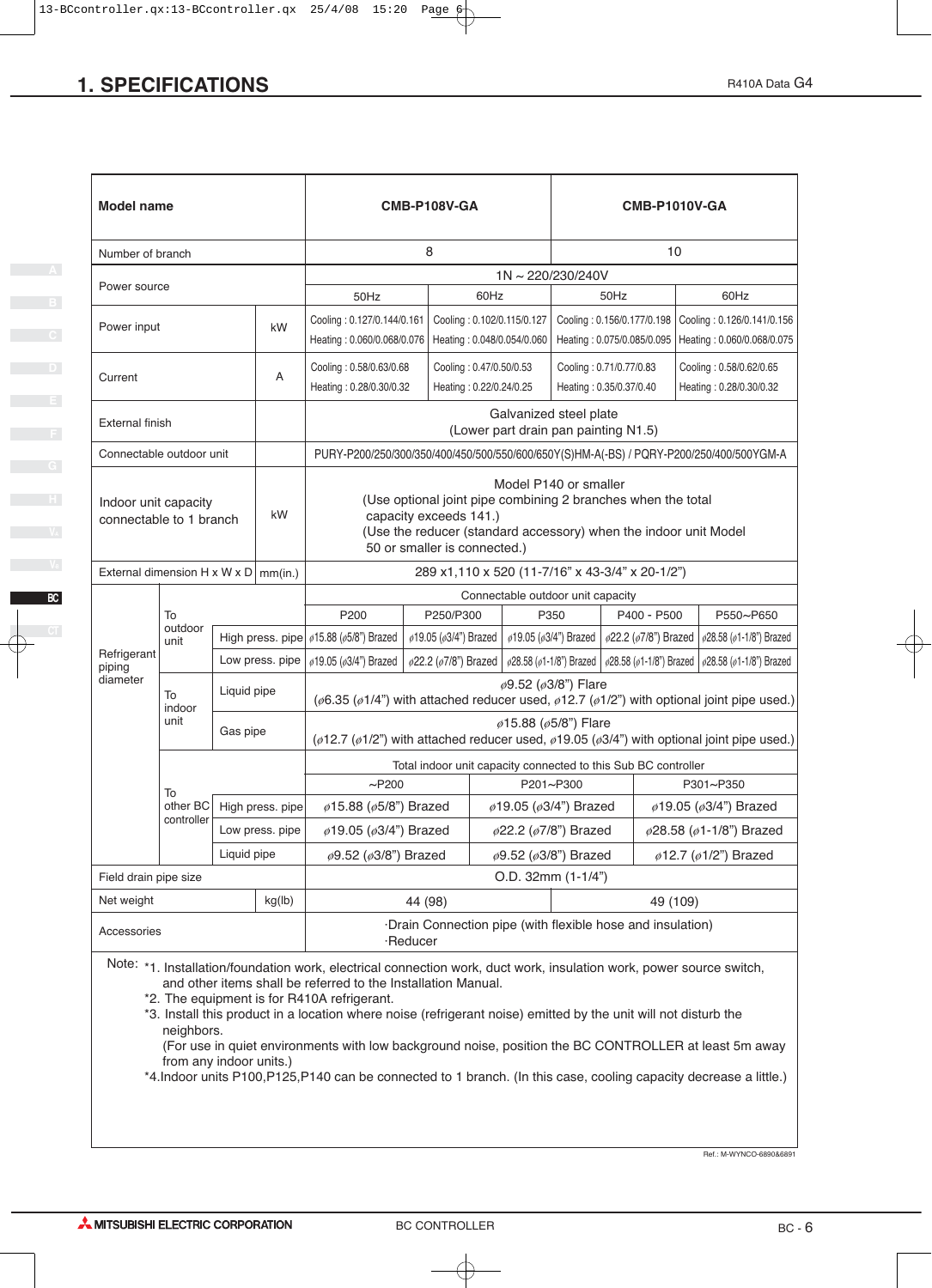| <b>SPECIFICATIONS</b>                                                                                                                                                                                                           |                                             |             |                  |                                                                                                                      |                                                                                                                                                                                     |                                      |                                                                                                                                                                                                                                                          |                                                                           |                                                                                    | R410A Data G4 |  |  |
|---------------------------------------------------------------------------------------------------------------------------------------------------------------------------------------------------------------------------------|---------------------------------------------|-------------|------------------|----------------------------------------------------------------------------------------------------------------------|-------------------------------------------------------------------------------------------------------------------------------------------------------------------------------------|--------------------------------------|----------------------------------------------------------------------------------------------------------------------------------------------------------------------------------------------------------------------------------------------------------|---------------------------------------------------------------------------|------------------------------------------------------------------------------------|---------------|--|--|
|                                                                                                                                                                                                                                 |                                             |             |                  |                                                                                                                      |                                                                                                                                                                                     |                                      |                                                                                                                                                                                                                                                          |                                                                           |                                                                                    |               |  |  |
|                                                                                                                                                                                                                                 |                                             |             |                  |                                                                                                                      |                                                                                                                                                                                     |                                      |                                                                                                                                                                                                                                                          |                                                                           |                                                                                    |               |  |  |
|                                                                                                                                                                                                                                 |                                             |             |                  |                                                                                                                      |                                                                                                                                                                                     |                                      |                                                                                                                                                                                                                                                          |                                                                           |                                                                                    |               |  |  |
| <b>Model name</b>                                                                                                                                                                                                               |                                             |             |                  | <b>CMB-P1013V-GA</b>                                                                                                 | <b>CMB-P1016V-GA</b>                                                                                                                                                                |                                      |                                                                                                                                                                                                                                                          |                                                                           |                                                                                    |               |  |  |
| Number of branch                                                                                                                                                                                                                |                                             |             |                  |                                                                                                                      | 13                                                                                                                                                                                  |                                      |                                                                                                                                                                                                                                                          |                                                                           | 16                                                                                 |               |  |  |
| Power source                                                                                                                                                                                                                    |                                             |             |                  | 50Hz                                                                                                                 |                                                                                                                                                                                     | 60Hz                                 | 1N~220/230/240V                                                                                                                                                                                                                                          | 60Hz<br>50Hz                                                              |                                                                                    |               |  |  |
| Power input                                                                                                                                                                                                                     |                                             |             | kW               | Cooling: 0.201/0.228/0.255 Cooling: 0.162/0.182/0.201                                                                |                                                                                                                                                                                     |                                      |                                                                                                                                                                                                                                                          |                                                                           | Cooling: 0.246/0.279/0.312 Cooling: 0.198/0.222/0.246                              |               |  |  |
|                                                                                                                                                                                                                                 |                                             |             |                  | Heating: 0.097/0.110/0.123   Heating: 0.078/0.088/0.097<br>Cooling: 0.92/1.00/1.07                                   |                                                                                                                                                                                     | Cooling: 0.74/0.80/0.84              | Cooling: 1.12/1.22/1.30                                                                                                                                                                                                                                  |                                                                           | Heating: 0.119/0.135/0.151   Heating: 0.096/0.108/0.119<br>Cooling: 0.90/0.97/1.03 |               |  |  |
| Current                                                                                                                                                                                                                         |                                             |             | A                | Heating: 0.45/0.48/0.52                                                                                              |                                                                                                                                                                                     | Heating: 0.36/0.39/0.41              | Heating: 0.55/0.59/0.63                                                                                                                                                                                                                                  |                                                                           | Heating: 0.44/0.47/0.50                                                            |               |  |  |
| <b>External finish</b>                                                                                                                                                                                                          |                                             |             |                  |                                                                                                                      |                                                                                                                                                                                     | (Lower part drain pan painting N1.5) | Galvanized steel plate                                                                                                                                                                                                                                   |                                                                           |                                                                                    |               |  |  |
| Connectable outdoor unit                                                                                                                                                                                                        |                                             |             |                  | PURY-P200/250/300/350/400/450/500/550/600/650Y(S)HM-A(-BS) / PQRY-P200/250/400/500YGM-A                              |                                                                                                                                                                                     |                                      |                                                                                                                                                                                                                                                          |                                                                           |                                                                                    |               |  |  |
| Indoor unit capacity                                                                                                                                                                                                            |                                             |             |                  |                                                                                                                      | Model P140 or smaller<br>(Use optional joint pipe combining 2 branches when the total<br>capacity exceeds 141.)<br>(Use the reducer (standard accessory) when the indoor unit Model |                                      |                                                                                                                                                                                                                                                          |                                                                           |                                                                                    |               |  |  |
| connectable to 1 branch                                                                                                                                                                                                         |                                             |             | kW               |                                                                                                                      |                                                                                                                                                                                     |                                      |                                                                                                                                                                                                                                                          |                                                                           |                                                                                    |               |  |  |
| External dimension H x W x D   mm(in.)                                                                                                                                                                                          |                                             |             |                  |                                                                                                                      | 50 or smaller is connected.)                                                                                                                                                        |                                      |                                                                                                                                                                                                                                                          |                                                                           | 289 x1,110 x 520 (11-7/16" x 43-3/4" x 20-1/2")                                    |               |  |  |
|                                                                                                                                                                                                                                 |                                             |             |                  |                                                                                                                      |                                                                                                                                                                                     | Connectable outdoor unit capacity    |                                                                                                                                                                                                                                                          |                                                                           |                                                                                    |               |  |  |
|                                                                                                                                                                                                                                 | To<br>outdoor                               |             |                  | P200<br>High press. pipe $\int$ $\phi$ 15.88 ( $\phi$ 5/8") Brazed                                                   | P250/P300                                                                                                                                                                           |                                      | P350                                                                                                                                                                                                                                                     | P400 - P500                                                               |                                                                                    | P550~P650     |  |  |
| Refrigerant<br>piping                                                                                                                                                                                                           | unit                                        |             | Low press. pipe  | $\sigma$ 19.05 ( $\sigma$ 3/4") Brazed                                                                               |                                                                                                                                                                                     |                                      | $\phi$ 19.05 ( $\phi$ 3/4") Brazed   $\phi$ 19.05 ( $\phi$ 3/4") Brazed   $\phi$ 22.2 ( $\phi$ 7/8") Brazed   $\phi$ 28.58 ( $\phi$ 1-1/8") Brazed<br>φ22.2 (φ7/8") Brazed   φ28.58 (φ1-1/8") Brazed   φ28.58 (φ1-1/8") Brazed   φ28.58 (φ1-1/8") Brazed |                                                                           |                                                                                    |               |  |  |
| diameter                                                                                                                                                                                                                        | To                                          | Liquid pipe |                  | ( $\phi$ 6.35 ( $\phi$ 1/4") with attached reducer used, $\phi$ 12.7 ( $\phi$ 1/2") with optional joint pipe used.)  |                                                                                                                                                                                     |                                      | $\phi$ 9.52 ( $\phi$ 3/8") Flare                                                                                                                                                                                                                         |                                                                           |                                                                                    |               |  |  |
|                                                                                                                                                                                                                                 | indoor<br>unit                              | Gas pipe    |                  | ( $\phi$ 12.7 ( $\phi$ 1/2") with attached reducer used, $\phi$ 19.05 ( $\phi$ 3/4") with optional joint pipe used.) |                                                                                                                                                                                     |                                      | $\phi$ 15.88 ( $\phi$ 5/8") Flare                                                                                                                                                                                                                        |                                                                           |                                                                                    |               |  |  |
|                                                                                                                                                                                                                                 |                                             |             |                  |                                                                                                                      | Total indoor unit capacity connected to this Sub BC controller                                                                                                                      |                                      |                                                                                                                                                                                                                                                          |                                                                           |                                                                                    |               |  |  |
|                                                                                                                                                                                                                                 | other BC                                    |             | High press. pipe | $\sim$ P200<br>ø15.88 (ø5/8") Brazed                                                                                 |                                                                                                                                                                                     |                                      | P201~P300<br>ø19.05 (ø3/4") Brazed                                                                                                                                                                                                                       |                                                                           | P301~P350<br>$\phi$ 19.05 ( $\phi$ 3/4") Brazed                                    |               |  |  |
|                                                                                                                                                                                                                                 | controller                                  |             | Low press. pipe  | $\phi$ 19.05 ( $\phi$ 3/4") Brazed                                                                                   |                                                                                                                                                                                     |                                      | $\phi$ 22.2 ( $\phi$ 7/8") Brazed                                                                                                                                                                                                                        |                                                                           |                                                                                    |               |  |  |
|                                                                                                                                                                                                                                 |                                             | Liquid pipe |                  | $\phi$ 9.52 ( $\phi$ 3/8") Brazed                                                                                    |                                                                                                                                                                                     |                                      | $\phi$ 9.52 ( $\phi$ 3/8") Brazed                                                                                                                                                                                                                        | $\phi$ 28.58 ( $\phi$ 1-1/8") Brazed<br>$\phi$ 12.7 ( $\phi$ 1/2") Brazed |                                                                                    |               |  |  |
|                                                                                                                                                                                                                                 | O.D. 32mm (1-1/4")<br>Field drain pipe size |             |                  |                                                                                                                      |                                                                                                                                                                                     |                                      |                                                                                                                                                                                                                                                          |                                                                           |                                                                                    |               |  |  |
| Net weight                                                                                                                                                                                                                      |                                             |             | kg(lb)           |                                                                                                                      | 57 (126)<br>·Drain Connection pipe (with flexible hose and insulation)                                                                                                              |                                      |                                                                                                                                                                                                                                                          |                                                                           | 64 (142)                                                                           |               |  |  |
| Accessories                                                                                                                                                                                                                     |                                             |             |                  |                                                                                                                      | ·Reducer                                                                                                                                                                            |                                      |                                                                                                                                                                                                                                                          |                                                                           |                                                                                    |               |  |  |
|                                                                                                                                                                                                                                 |                                             |             |                  | Note: *1. Installation/foundation work, electrical connection work, duct work, insulation work, power source switch, |                                                                                                                                                                                     |                                      |                                                                                                                                                                                                                                                          |                                                                           |                                                                                    |               |  |  |
| and other items shall be referred to the Installation Manual.<br>*2. The equipment is for R410A refrigerant.<br>*3. Install this product in a location where noise (refrigerant noise) emitted by the unit will not disturb the |                                             |             |                  |                                                                                                                      |                                                                                                                                                                                     |                                      |                                                                                                                                                                                                                                                          |                                                                           |                                                                                    |               |  |  |
|                                                                                                                                                                                                                                 |                                             |             |                  |                                                                                                                      |                                                                                                                                                                                     |                                      |                                                                                                                                                                                                                                                          |                                                                           |                                                                                    |               |  |  |
|                                                                                                                                                                                                                                 | neighbors.<br>from any indoor units.)       |             |                  | (For use in quiet environments with low background noise, position the BC CONTROLLER at least 5m away                |                                                                                                                                                                                     |                                      |                                                                                                                                                                                                                                                          |                                                                           |                                                                                    |               |  |  |

Ref.: M-WYNCO-6892&6893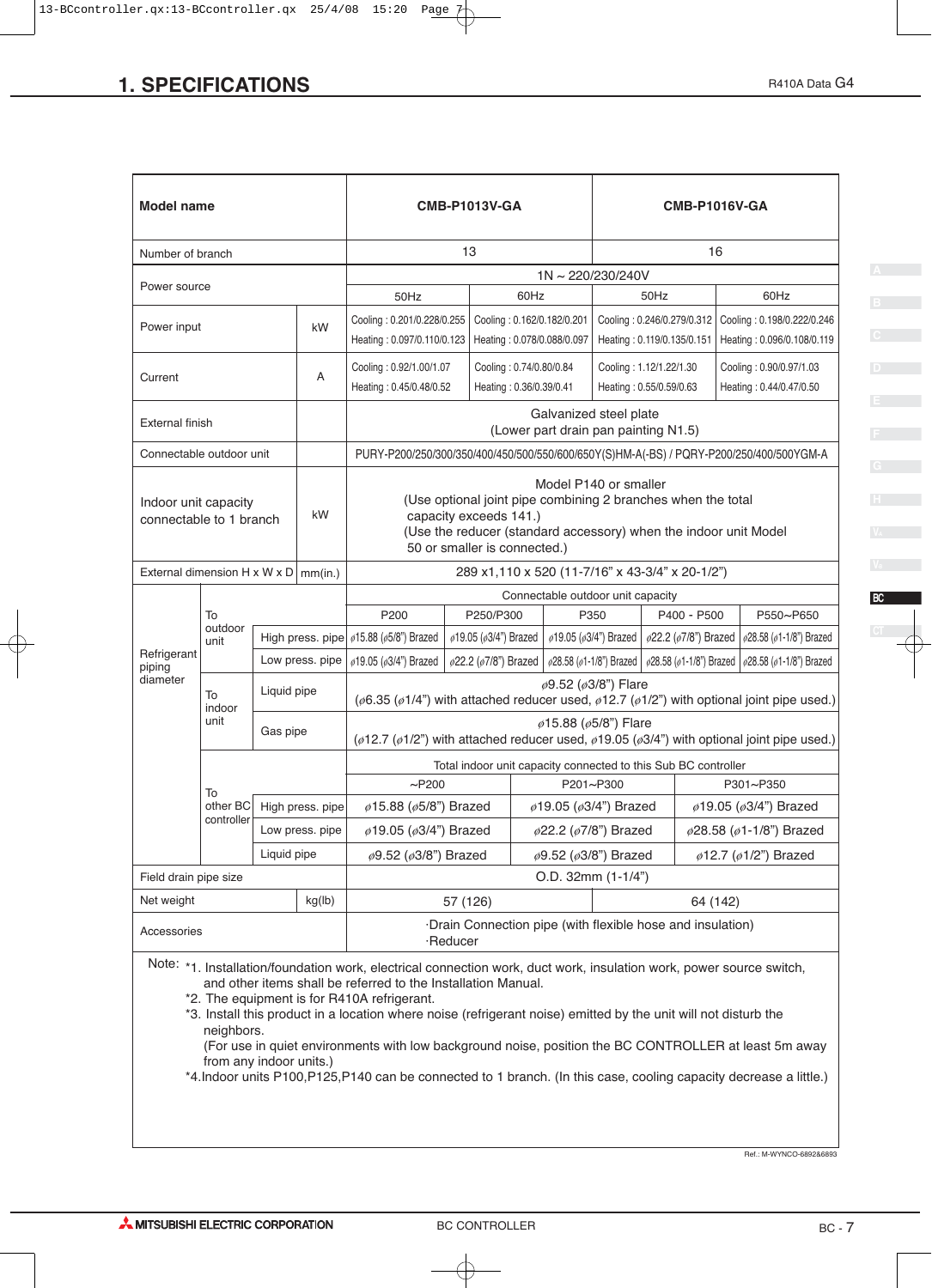| <b>Model name</b>                                     |                                                                                                               |                                                                                                                            |                  |                                                                                                                                                                                                                                                                                                                                                                                                                                                                                                                  |                                                                                                                                                                                       | <b>CMB-P1016V-HA</b>                                                                          |                                      |                                   |  |  |
|-------------------------------------------------------|---------------------------------------------------------------------------------------------------------------|----------------------------------------------------------------------------------------------------------------------------|------------------|------------------------------------------------------------------------------------------------------------------------------------------------------------------------------------------------------------------------------------------------------------------------------------------------------------------------------------------------------------------------------------------------------------------------------------------------------------------------------------------------------------------|---------------------------------------------------------------------------------------------------------------------------------------------------------------------------------------|-----------------------------------------------------------------------------------------------|--------------------------------------|-----------------------------------|--|--|
| Number of branch                                      |                                                                                                               |                                                                                                                            |                  |                                                                                                                                                                                                                                                                                                                                                                                                                                                                                                                  |                                                                                                                                                                                       | 16                                                                                            |                                      |                                   |  |  |
| Power source                                          |                                                                                                               |                                                                                                                            |                  |                                                                                                                                                                                                                                                                                                                                                                                                                                                                                                                  |                                                                                                                                                                                       | 1N~220/230/240V                                                                               |                                      |                                   |  |  |
|                                                       |                                                                                                               |                                                                                                                            |                  |                                                                                                                                                                                                                                                                                                                                                                                                                                                                                                                  | 50Hz                                                                                                                                                                                  |                                                                                               | 60Hz                                 |                                   |  |  |
| Power input                                           |                                                                                                               | Cooling :0.246/0.279/0.312<br>Cooling: 0.198/0.222/0.246<br>kW<br>Heating: 0.119/0.135/0.151<br>Heating: 0.096/0.108/0.119 |                  |                                                                                                                                                                                                                                                                                                                                                                                                                                                                                                                  |                                                                                                                                                                                       |                                                                                               |                                      |                                   |  |  |
| Current                                               | Cooling: 1.12/1.22/1.30<br>Cooling: 0.90/0.97/1.03<br>A<br>Heating: 0.55/0.59/0.63<br>Heating: 0.44/0.47/0.50 |                                                                                                                            |                  |                                                                                                                                                                                                                                                                                                                                                                                                                                                                                                                  |                                                                                                                                                                                       |                                                                                               |                                      |                                   |  |  |
|                                                       | Galvanized steel plate<br>External finish<br>(Lower part drain pan painting N1.5)                             |                                                                                                                            |                  |                                                                                                                                                                                                                                                                                                                                                                                                                                                                                                                  |                                                                                                                                                                                       |                                                                                               |                                      |                                   |  |  |
| Connectable outdoor unit                              |                                                                                                               |                                                                                                                            |                  |                                                                                                                                                                                                                                                                                                                                                                                                                                                                                                                  |                                                                                                                                                                                       | PURY-P700/750/800YSHM-A(-BS)                                                                  |                                      |                                   |  |  |
| Indoor unit capacity<br>kW<br>connectable to 1 branch |                                                                                                               |                                                                                                                            |                  | Model P140 or smaller<br>(Use optional joint pipe combining 2 branches when the total<br>capacity exceeds 141.)<br>(Use the reducer (standard accessory) when the indoor unit Model<br>50 or smaller is connected.)                                                                                                                                                                                                                                                                                              |                                                                                                                                                                                       |                                                                                               |                                      |                                   |  |  |
|                                                       | External dimension H x W x D   mm(in.)<br>289 x1,110 x 520 (11-7/16" x 43-3/4" x 20-1/2")                     |                                                                                                                            |                  |                                                                                                                                                                                                                                                                                                                                                                                                                                                                                                                  |                                                                                                                                                                                       |                                                                                               |                                      |                                   |  |  |
|                                                       |                                                                                                               |                                                                                                                            |                  | Connectable outdoor unit capacity                                                                                                                                                                                                                                                                                                                                                                                                                                                                                |                                                                                                                                                                                       |                                                                                               |                                      |                                   |  |  |
|                                                       | To<br>outdoor                                                                                                 |                                                                                                                            |                  |                                                                                                                                                                                                                                                                                                                                                                                                                                                                                                                  |                                                                                                                                                                                       | P700/P750/P800                                                                                |                                      |                                   |  |  |
|                                                       | unit                                                                                                          |                                                                                                                            | High press. pipe |                                                                                                                                                                                                                                                                                                                                                                                                                                                                                                                  | $\phi$ 28.58( $\phi$ 1-1/8") Brazed                                                                                                                                                   |                                                                                               |                                      |                                   |  |  |
| Refrigerant<br>piping                                 |                                                                                                               |                                                                                                                            | Low press. pipe  |                                                                                                                                                                                                                                                                                                                                                                                                                                                                                                                  | ø34.93 (ø1-3/8") Brazed                                                                                                                                                               |                                                                                               |                                      |                                   |  |  |
| diameter                                              | To<br>indoor                                                                                                  | Liquid pipe                                                                                                                |                  |                                                                                                                                                                                                                                                                                                                                                                                                                                                                                                                  |                                                                                                                                                                                       | $\phi$ 9.52 ( $\phi$ 3/8") Flare<br>( $\phi$ 6.35 ( $\phi$ 1/4") with attached reducer used,) |                                      |                                   |  |  |
|                                                       | unit                                                                                                          | Gas pipe                                                                                                                   |                  |                                                                                                                                                                                                                                                                                                                                                                                                                                                                                                                  | $\phi$ 15.88 ( $\phi$ 5/8") Flare<br>( $\phi$ 12.7 ( $\phi$ 1/2") with attached reducer used, $\phi$ 19.05 ( $\phi$ 3/4"), $\phi$ 22.2 ( $\phi$ 7/8") with optional joint pipe used.) |                                                                                               |                                      |                                   |  |  |
|                                                       |                                                                                                               |                                                                                                                            |                  |                                                                                                                                                                                                                                                                                                                                                                                                                                                                                                                  |                                                                                                                                                                                       | Total indoor unit capacity connected to this Sub BC controller                                |                                      |                                   |  |  |
|                                                       |                                                                                                               |                                                                                                                            |                  | $~\sim$ P200                                                                                                                                                                                                                                                                                                                                                                                                                                                                                                     | P201~P300                                                                                                                                                                             | P301~P350                                                                                     | P351~P400                            | P401~P450                         |  |  |
|                                                       | To                                                                                                            |                                                                                                                            |                  | other BC High press. pipe $\phi$ 15.88 ( $\phi$ 5/8") Brazed                                                                                                                                                                                                                                                                                                                                                                                                                                                     |                                                                                                                                                                                       | ø19.05 (ø3/4") Brazed                                                                         |                                      | $\phi$ 22.2 ( $\phi$ 7/8") Brazed |  |  |
|                                                       | controller                                                                                                    |                                                                                                                            |                  | Low press. pipe $ \phi19.05 \left(\phi3/4\right)\rangle$ Brazed $ \phi22.2 \left(\phi7/8\right)\rangle$ Brazed                                                                                                                                                                                                                                                                                                                                                                                                   |                                                                                                                                                                                       |                                                                                               | $\phi$ 28.58 ( $\phi$ 1-1/8") Brazed |                                   |  |  |
|                                                       |                                                                                                               | Liquid pipe                                                                                                                |                  | $\phi$ 9.52 ( $\phi$ 3/8") Brazed                                                                                                                                                                                                                                                                                                                                                                                                                                                                                |                                                                                                                                                                                       | $\phi$ 12.7 ( $\phi$ 1/2") Brazed                                                             |                                      | ø15.88 (ø5/8") Brazed             |  |  |
| Drain pipe                                            |                                                                                                               |                                                                                                                            |                  |                                                                                                                                                                                                                                                                                                                                                                                                                                                                                                                  |                                                                                                                                                                                       | $O.D. 32mm (1-1/4")$                                                                          |                                      |                                   |  |  |
| Net weight                                            | kg(lb)<br>73 (161)                                                                                            |                                                                                                                            |                  |                                                                                                                                                                                                                                                                                                                                                                                                                                                                                                                  |                                                                                                                                                                                       |                                                                                               |                                      |                                   |  |  |
|                                                       | ·Drain Connection pipe (with flexible hose and insulation)<br>Accessories<br>·Reducer                         |                                                                                                                            |                  |                                                                                                                                                                                                                                                                                                                                                                                                                                                                                                                  |                                                                                                                                                                                       |                                                                                               |                                      |                                   |  |  |
|                                                       | Note: *1. Works Not Included:<br>neighbors.                                                                   |                                                                                                                            |                  | Installation/foundation work, electrical connection work, insulation work, power source switch, and other<br>items are not specified in this specifications.<br>*2. The equipment is for R410A refrigerant.<br>*3. When using an outdoor unit -28HP(P700) or more, use this product.<br>*4. Install this product in a location where noise (refrigerant noise) emitted by the unit will not disturb the<br>(For use in quiet environments with low background noise, position the BC CONTROLLER at least 5m away |                                                                                                                                                                                       |                                                                                               |                                      |                                   |  |  |

 from any indoor units.) \*5.Indoor units P100,P125,P140 can be connected to 1 branch. (In this case, cooling capacity decrease a little.)

Ref.: M-WYNCO-9168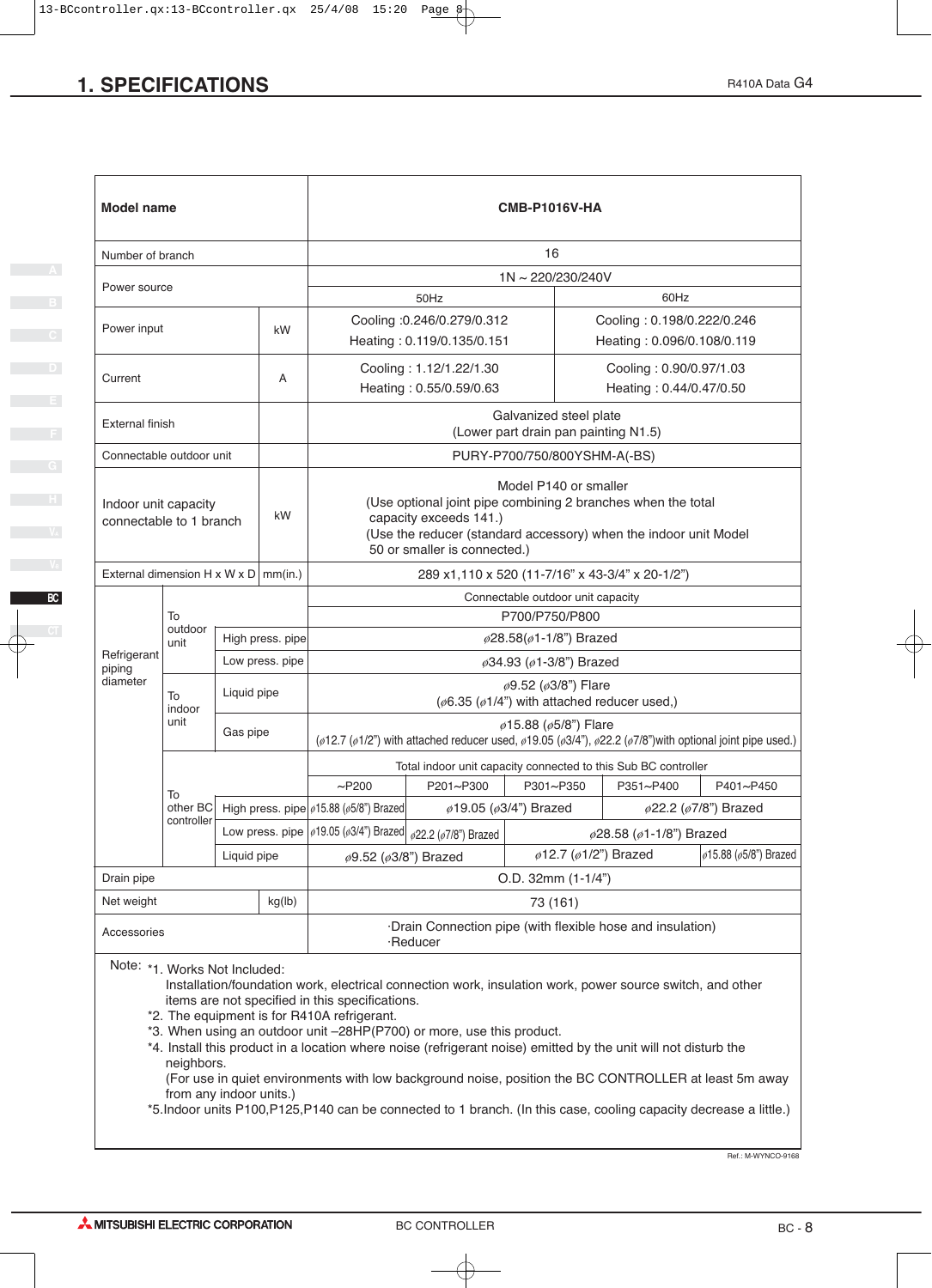| <b>SPECIFICATIONS</b>                  |                       |             |                   |                                                                                                                                                                                                                                                                                  |                                                                                                  |                                                    | R410A Data G4                                                                                                   |  |  |
|----------------------------------------|-----------------------|-------------|-------------------|----------------------------------------------------------------------------------------------------------------------------------------------------------------------------------------------------------------------------------------------------------------------------------|--------------------------------------------------------------------------------------------------|----------------------------------------------------|-----------------------------------------------------------------------------------------------------------------|--|--|
|                                        |                       |             |                   |                                                                                                                                                                                                                                                                                  |                                                                                                  |                                                    |                                                                                                                 |  |  |
|                                        |                       |             |                   |                                                                                                                                                                                                                                                                                  |                                                                                                  |                                                    |                                                                                                                 |  |  |
|                                        |                       |             |                   |                                                                                                                                                                                                                                                                                  |                                                                                                  |                                                    |                                                                                                                 |  |  |
| <b>Model name</b>                      |                       |             |                   | CMB-P104V-GB                                                                                                                                                                                                                                                                     |                                                                                                  |                                                    | <b>CMB-P108V-GB</b>                                                                                             |  |  |
|                                        |                       |             |                   |                                                                                                                                                                                                                                                                                  |                                                                                                  |                                                    |                                                                                                                 |  |  |
| Number of branch                       |                       |             |                   |                                                                                                                                                                                                                                                                                  | 4                                                                                                | 1N~220/230/240V                                    | 8                                                                                                               |  |  |
| Power source                           |                       |             |                   | 50Hz                                                                                                                                                                                                                                                                             | 60Hz                                                                                             | 50Hz                                               | 60Hz                                                                                                            |  |  |
| Power input                            |                       |             | kW                |                                                                                                                                                                                                                                                                                  | Cooling: 0.060/0.068/0.076   Cooling: 0.048/0.054/0.060                                          | Cooling: 0.119/0.135/0.151                         | Cooling: 0.096/0.108/0.119                                                                                      |  |  |
|                                        |                       |             |                   |                                                                                                                                                                                                                                                                                  | Heating: 0.030/0.034/0.038   Heating: 0.024/0.027/0.030                                          | Heating: 0.060/0.068/0.076                         | Heating: 0.048/0.054/0.060                                                                                      |  |  |
| Current                                |                       |             | A                 | Cooling: 0.28/0.30/0.32<br>Heating: 0.14/0.15/0.16                                                                                                                                                                                                                               | Cooling: 0.22/0.24/0.25<br>Heating: 0.11/0.12/0.13                                               | Cooling: 0.55/0.59/0.63<br>Heating: 0.28/0.30/0.32 | Cooling: 0.44/0.47/0.50<br>Heating: 0.22/0.24/0.25                                                              |  |  |
| <b>External finish</b>                 |                       |             |                   |                                                                                                                                                                                                                                                                                  |                                                                                                  | Galvanized steel plate                             |                                                                                                                 |  |  |
|                                        |                       |             |                   |                                                                                                                                                                                                                                                                                  | (Lower part drain pan painting N1.5)                                                             |                                                    |                                                                                                                 |  |  |
| Connectable BC controller              |                       |             | Main BC<br>Sub BC |                                                                                                                                                                                                                                                                                  | CMB-P108/1010/1013/1016V-GA, CMB-P1016V-HA<br>CMB-P104/108V-GB, CMB-P1016V-HB                    |                                                    |                                                                                                                 |  |  |
|                                        |                       |             |                   |                                                                                                                                                                                                                                                                                  |                                                                                                  | Model P140 or smaller                              |                                                                                                                 |  |  |
| Indoor unit capacity                   |                       |             | kW                |                                                                                                                                                                                                                                                                                  | (Use optional joint pipe combining 2 branches when the total<br>capacity exceeds 141.)           |                                                    |                                                                                                                 |  |  |
| connectable to 1 branch                |                       |             |                   |                                                                                                                                                                                                                                                                                  | (Use the reducer (standard accessory) when the indoor unit Model<br>50 or smaller is connected.) |                                                    |                                                                                                                 |  |  |
| External dimension H x W x D   mm(in.) |                       |             |                   |                                                                                                                                                                                                                                                                                  | 284 x 648 x 432 (11-3/16" x 25-9/16" x 17-1/16")                                                 |                                                    |                                                                                                                 |  |  |
|                                        |                       |             |                   |                                                                                                                                                                                                                                                                                  | Total indoor unit capacity connected to this Sub BC controller                                   |                                                    |                                                                                                                 |  |  |
|                                        | To                    |             | High press. pipe  | $~\sim$ P200<br>ø15.88 (ø5/8") Brazed                                                                                                                                                                                                                                            |                                                                                                  | P201~P300<br>$\phi$ 19.05 ( $\phi$ 3/4") Brazed    | P301~P350<br>$\phi$ 19.05 ( $\phi$ 3/4") Brazed                                                                 |  |  |
|                                        | Main BC<br>controller |             | Low press. pipe   | ø19.05 (ø3/4") Brazed                                                                                                                                                                                                                                                            |                                                                                                  | $\phi$ 22.2 ( $\phi$ 7/8") Brazed                  | ø28.58 (ø1-1/8") Brazed                                                                                         |  |  |
| Refrigerant<br>piping                  |                       | Liquid pipe |                   | $\phi$ 9.52 ( $\phi$ 3/8") Brazed                                                                                                                                                                                                                                                |                                                                                                  | $\phi$ 9.52 ( $\phi$ 3/8") Brazed                  | $\phi$ 12.7 ( $\phi$ 1/2") Brazed                                                                               |  |  |
| diameter                               | To                    | Liquid pipe |                   |                                                                                                                                                                                                                                                                                  |                                                                                                  | $\phi$ 9.52 ( $\phi$ 3/8") Flare                   |                                                                                                                 |  |  |
|                                        | indoor<br>unit        | Gas pipe    |                   | ( $\phi$ 6.35 ( $\phi$ 1/4") with attached reducer used, $\phi$ 12.7 ( $\phi$ 1/2") with optional joint pipe used.)<br>$\phi$ 15.88 ( $\phi$ 5/8") Flare<br>( $\phi$ 12.7 ( $\phi$ 1/2") with attached reducer used, $\phi$ 19.05 ( $\phi$ 3/4") with optional joint pipe used.) |                                                                                                  |                                                    |                                                                                                                 |  |  |
| Field drain pipe size                  |                       |             |                   |                                                                                                                                                                                                                                                                                  |                                                                                                  | O.D. 32mm (1-1/4")                                 |                                                                                                                 |  |  |
| Net weight                             |                       |             | kg(lb)            | 22(49)                                                                                                                                                                                                                                                                           |                                                                                                  |                                                    | 32(71)                                                                                                          |  |  |
| Accessories                            |                       |             |                   | ·Reducer                                                                                                                                                                                                                                                                         | ·Drain Connection pipe (with flexible hose and insulation)                                       |                                                    |                                                                                                                 |  |  |
|                                        |                       |             |                   | Note: *1. Installation/foundation work, electrical connection work, duct work, insulation work, power source switch,                                                                                                                                                             |                                                                                                  |                                                    |                                                                                                                 |  |  |
|                                        |                       |             |                   | and other items shall be referred to the Installation Manual.<br>*2. The equipment is for R410A refrigerant.                                                                                                                                                                     |                                                                                                  |                                                    |                                                                                                                 |  |  |
|                                        |                       |             |                   | *3. For sub BC controller CMB-P-V-GB the connectable indoor unit capacities may sum to equal that of a                                                                                                                                                                           |                                                                                                  |                                                    |                                                                                                                 |  |  |
|                                        |                       |             |                   | P350 unit or less. However, if two sub controllers are used the TOTAL sum of connectable units<br>connected to BOTH sub controllers must also not exceed that of a P350 unit.                                                                                                    |                                                                                                  |                                                    |                                                                                                                 |  |  |
|                                        |                       |             |                   | *4. Can't use singleness.(MAIN BC CONTROLLER is necessary)                                                                                                                                                                                                                       |                                                                                                  |                                                    | *5. Install this product in a location where noise (refrigerant noise) emitted by the unit will not disturb the |  |  |

\*5. Install this product in a location where noise (refrigerant noise) emitted by the unit will not disturb the neighbors.

 (For use in quiet environments with low background noise, position the BC CONTROLLER at least 5m away from any indoor units.)

\*6.Indoor units P100,P125,P140 can be connected to 1 branch. (In this case, cooling capacity decrease a little.)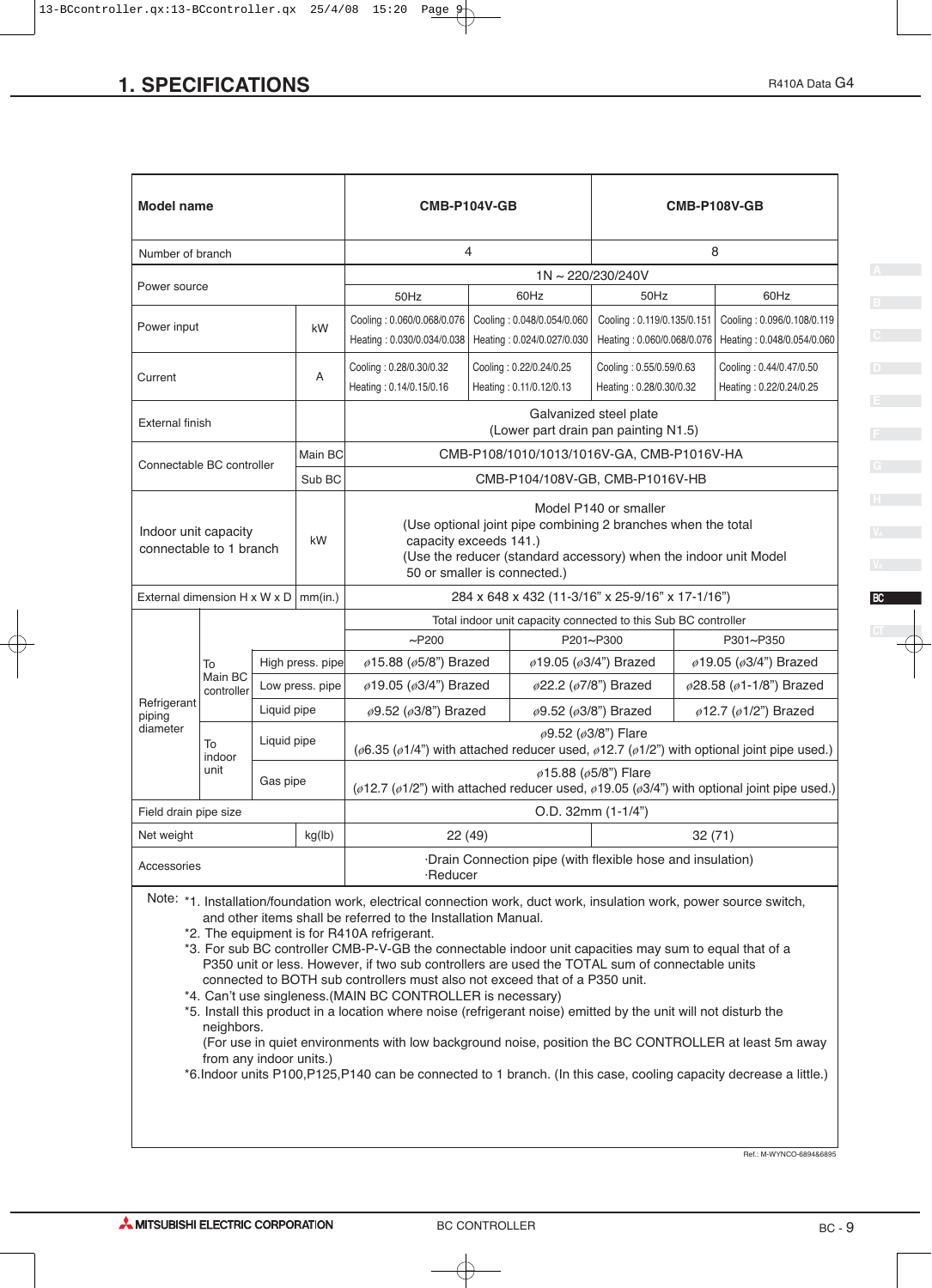| <b>SPECIFICATIONS</b>                                                                                                                                                                                                                                                                                                                                                                                                                                                                                                                                                                                                                                                                                                                                                                                                                                                                                                                                                                                            |                                                                                          |                                                     |         |                                                                                                                                                                                                                                                    |                                                                                                                                                                                                                     |                                                                                                                |                                                                             | R410A Data G4 |  |  |  |
|------------------------------------------------------------------------------------------------------------------------------------------------------------------------------------------------------------------------------------------------------------------------------------------------------------------------------------------------------------------------------------------------------------------------------------------------------------------------------------------------------------------------------------------------------------------------------------------------------------------------------------------------------------------------------------------------------------------------------------------------------------------------------------------------------------------------------------------------------------------------------------------------------------------------------------------------------------------------------------------------------------------|------------------------------------------------------------------------------------------|-----------------------------------------------------|---------|----------------------------------------------------------------------------------------------------------------------------------------------------------------------------------------------------------------------------------------------------|---------------------------------------------------------------------------------------------------------------------------------------------------------------------------------------------------------------------|----------------------------------------------------------------------------------------------------------------|-----------------------------------------------------------------------------|---------------|--|--|--|
|                                                                                                                                                                                                                                                                                                                                                                                                                                                                                                                                                                                                                                                                                                                                                                                                                                                                                                                                                                                                                  |                                                                                          |                                                     |         |                                                                                                                                                                                                                                                    |                                                                                                                                                                                                                     |                                                                                                                |                                                                             |               |  |  |  |
| <b>Model name</b>                                                                                                                                                                                                                                                                                                                                                                                                                                                                                                                                                                                                                                                                                                                                                                                                                                                                                                                                                                                                |                                                                                          |                                                     |         |                                                                                                                                                                                                                                                    |                                                                                                                                                                                                                     | <b>CMB-P1016V-HB</b>                                                                                           |                                                                             |               |  |  |  |
| 16<br>Number of branch                                                                                                                                                                                                                                                                                                                                                                                                                                                                                                                                                                                                                                                                                                                                                                                                                                                                                                                                                                                           |                                                                                          |                                                     |         |                                                                                                                                                                                                                                                    |                                                                                                                                                                                                                     |                                                                                                                |                                                                             |               |  |  |  |
| Power source                                                                                                                                                                                                                                                                                                                                                                                                                                                                                                                                                                                                                                                                                                                                                                                                                                                                                                                                                                                                     | 1N~220/230/240V                                                                          |                                                     |         |                                                                                                                                                                                                                                                    |                                                                                                                                                                                                                     |                                                                                                                |                                                                             |               |  |  |  |
|                                                                                                                                                                                                                                                                                                                                                                                                                                                                                                                                                                                                                                                                                                                                                                                                                                                                                                                                                                                                                  |                                                                                          |                                                     |         |                                                                                                                                                                                                                                                    | 50Hz                                                                                                                                                                                                                |                                                                                                                | 60Hz                                                                        |               |  |  |  |
| Power input                                                                                                                                                                                                                                                                                                                                                                                                                                                                                                                                                                                                                                                                                                                                                                                                                                                                                                                                                                                                      | Cooling :0.237/0.269/0.301<br>kW<br>Heating: 0.119/0.135/0.151                           |                                                     |         |                                                                                                                                                                                                                                                    | Cooling: 0.192/0.216/0.237<br>Heating: 0.096/0.108/0.120                                                                                                                                                            |                                                                                                                |                                                                             |               |  |  |  |
| Current                                                                                                                                                                                                                                                                                                                                                                                                                                                                                                                                                                                                                                                                                                                                                                                                                                                                                                                                                                                                          | Cooling: 1.08/1.17/1.26<br>A<br>Heating: 0.55/0.59/0.63                                  |                                                     |         |                                                                                                                                                                                                                                                    | Cooling: 0.88/0.94/0.99<br>Heating: 0.44/0.47/0.50                                                                                                                                                                  |                                                                                                                |                                                                             |               |  |  |  |
|                                                                                                                                                                                                                                                                                                                                                                                                                                                                                                                                                                                                                                                                                                                                                                                                                                                                                                                                                                                                                  | Galvanized steel plate<br><b>External finish</b><br>(Lower part drain pan painting N1.5) |                                                     |         |                                                                                                                                                                                                                                                    |                                                                                                                                                                                                                     |                                                                                                                |                                                                             |               |  |  |  |
|                                                                                                                                                                                                                                                                                                                                                                                                                                                                                                                                                                                                                                                                                                                                                                                                                                                                                                                                                                                                                  |                                                                                          |                                                     | Main BC | CMB-P108/1010/1013/1016V-GA, CMB-P1016V-HA                                                                                                                                                                                                         |                                                                                                                                                                                                                     |                                                                                                                |                                                                             |               |  |  |  |
|                                                                                                                                                                                                                                                                                                                                                                                                                                                                                                                                                                                                                                                                                                                                                                                                                                                                                                                                                                                                                  | Connectable BC controller<br>Sub BC                                                      |                                                     |         | CMB-P104/108V-GB, CMB-P1016V-HB                                                                                                                                                                                                                    |                                                                                                                                                                                                                     |                                                                                                                |                                                                             |               |  |  |  |
| Indoor unit capacity<br>kW<br>connectable to 1 branch                                                                                                                                                                                                                                                                                                                                                                                                                                                                                                                                                                                                                                                                                                                                                                                                                                                                                                                                                            |                                                                                          |                                                     |         |                                                                                                                                                                                                                                                    | Model P140 or smaller<br>(Use optional joint pipe combining 2 branches when the total<br>capacity exceeds 141.)<br>(Use the reducer (standard accessory) when the indoor unit Model<br>50 or smaller is connected.) |                                                                                                                |                                                                             |               |  |  |  |
| External dimension H x W x D   mm(in.)                                                                                                                                                                                                                                                                                                                                                                                                                                                                                                                                                                                                                                                                                                                                                                                                                                                                                                                                                                           |                                                                                          |                                                     |         |                                                                                                                                                                                                                                                    |                                                                                                                                                                                                                     | 284 x 1,098 x 432 (11-3/16" x 43-4/16" x 17-1/16")                                                             |                                                                             |               |  |  |  |
|                                                                                                                                                                                                                                                                                                                                                                                                                                                                                                                                                                                                                                                                                                                                                                                                                                                                                                                                                                                                                  |                                                                                          |                                                     |         |                                                                                                                                                                                                                                                    |                                                                                                                                                                                                                     |                                                                                                                | Total indoor unit capacity connected to this Sub BC controller<br>P351~P400 |               |  |  |  |
|                                                                                                                                                                                                                                                                                                                                                                                                                                                                                                                                                                                                                                                                                                                                                                                                                                                                                                                                                                                                                  |                                                                                          |                                                     |         | $~\sim$ P200                                                                                                                                                                                                                                       | P201~P300                                                                                                                                                                                                           | P301~P350                                                                                                      | P401~P450                                                                   |               |  |  |  |
|                                                                                                                                                                                                                                                                                                                                                                                                                                                                                                                                                                                                                                                                                                                                                                                                                                                                                                                                                                                                                  | To<br>Main BC                                                                            | High press. pipe $  \phi 15.88 \ (\phi 5/8)$ Brazed |         | Low press. pipe $  \phi$ 19.05 ( $\phi$ 3/4") Brazed $  \phi$ 22.2 ( $\phi$ 7/8") Brazed                                                                                                                                                           |                                                                                                                                                                                                                     | $\phi$ 19.05 ( $\phi$ 3/4") Brazed<br>$\phi$ 22.2 ( $\phi$ 7/8") Brazed<br>$\phi$ 28.58( $\phi$ 1-1/8") Brazed |                                                                             |               |  |  |  |
| Refrigerant                                                                                                                                                                                                                                                                                                                                                                                                                                                                                                                                                                                                                                                                                                                                                                                                                                                                                                                                                                                                      | controller                                                                               | Liquid pipe                                         |         | $\phi$ 9.52 ( $\phi$ 3/8") Brazed                                                                                                                                                                                                                  |                                                                                                                                                                                                                     | $\phi$ 12.7 ( $\phi$ 1/2") Brazed                                                                              | $\phi$ 15.88 ( $\phi$ 5/8") Brazed                                          |               |  |  |  |
| piping<br>diameter                                                                                                                                                                                                                                                                                                                                                                                                                                                                                                                                                                                                                                                                                                                                                                                                                                                                                                                                                                                               | To                                                                                       | Liquid pipe                                         |         |                                                                                                                                                                                                                                                    |                                                                                                                                                                                                                     | $\phi$ 9.52 ( $\phi$ 3/8") Flare                                                                               |                                                                             |               |  |  |  |
|                                                                                                                                                                                                                                                                                                                                                                                                                                                                                                                                                                                                                                                                                                                                                                                                                                                                                                                                                                                                                  | indoor<br>unit                                                                           | Gas pipe                                            |         | ( $\phi$ 6.35 ( $\phi$ 1/4") with attached reducer used.)<br>$\phi$ 15.88 ( $\phi$ 5/8") Flare<br>( $\phi$ 12.7 ( $\phi$ 1/2") with attached reducer used, $\phi$ 19.05 ( $\phi$ 3/4"), $\phi$ 22.2 ( $\phi$ 7/8") with optional joint pipe used.) |                                                                                                                                                                                                                     |                                                                                                                |                                                                             |               |  |  |  |
| Drain pipe                                                                                                                                                                                                                                                                                                                                                                                                                                                                                                                                                                                                                                                                                                                                                                                                                                                                                                                                                                                                       |                                                                                          |                                                     |         |                                                                                                                                                                                                                                                    |                                                                                                                                                                                                                     | $O.D. 32mm (1-1/4")$                                                                                           |                                                                             |               |  |  |  |
| Net weight                                                                                                                                                                                                                                                                                                                                                                                                                                                                                                                                                                                                                                                                                                                                                                                                                                                                                                                                                                                                       |                                                                                          |                                                     | kg(lb)  |                                                                                                                                                                                                                                                    |                                                                                                                                                                                                                     | 57 (126)                                                                                                       |                                                                             |               |  |  |  |
| Accessories                                                                                                                                                                                                                                                                                                                                                                                                                                                                                                                                                                                                                                                                                                                                                                                                                                                                                                                                                                                                      |                                                                                          |                                                     |         |                                                                                                                                                                                                                                                    |                                                                                                                                                                                                                     | ·Drain Connection pipe (with flexible hose and insulation)                                                     |                                                                             |               |  |  |  |
| ·Reducer<br>Note: *1. Works Not Included:<br>Installation/foundation work, electrical connection work, insulation work, power source switch, and other<br>items are not specified in this specifications.<br>*2. The equipment is for R410A refrigerant.<br>*3. For sub BC controller CMB-P1016V-HB the connectable indoor unit capacities may sum to equal that<br>or a P350 unit or less. However, if two sub controllers are used the TOTAL sum of connectable units<br>connected to BOTH sub controllers must also not exceed that of a P450 unit.<br>*4. Can't use singleness.(MAIN BC CONTROLLER is necessary)<br>*5. Install this product in a location where noise (refrigerant noise) emitted by the unit will not disturb the<br>neighbors.<br>(For use in quiet environments with low background noise, position the BC CONTROLLER at least 5m away<br>from any indoor units.)<br>*6. Indoor units P100, P125, P140 can be connected to 1 branch. (In this case, cooling capacity decrease a little.) |                                                                                          |                                                     |         |                                                                                                                                                                                                                                                    |                                                                                                                                                                                                                     |                                                                                                                |                                                                             |               |  |  |  |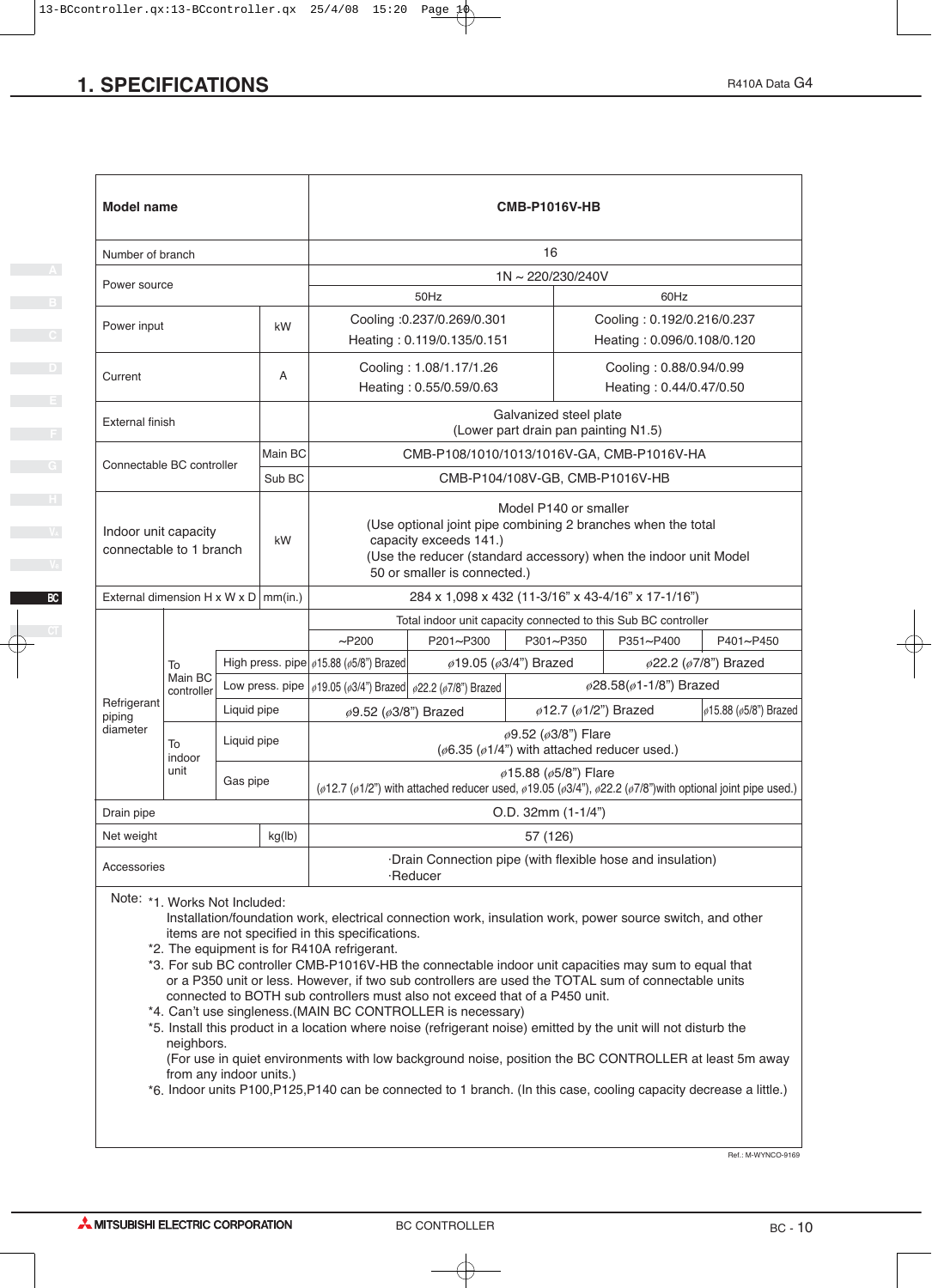



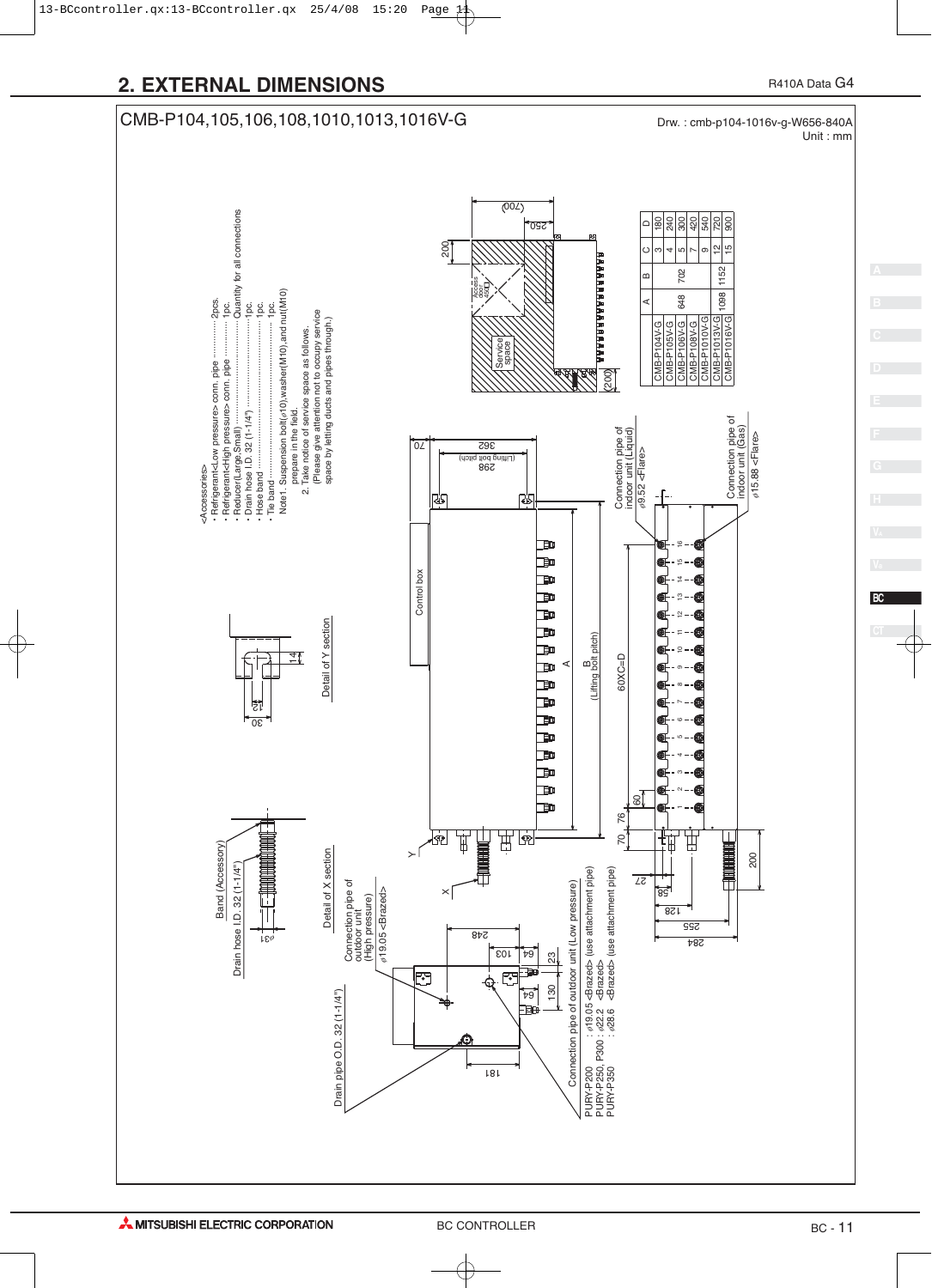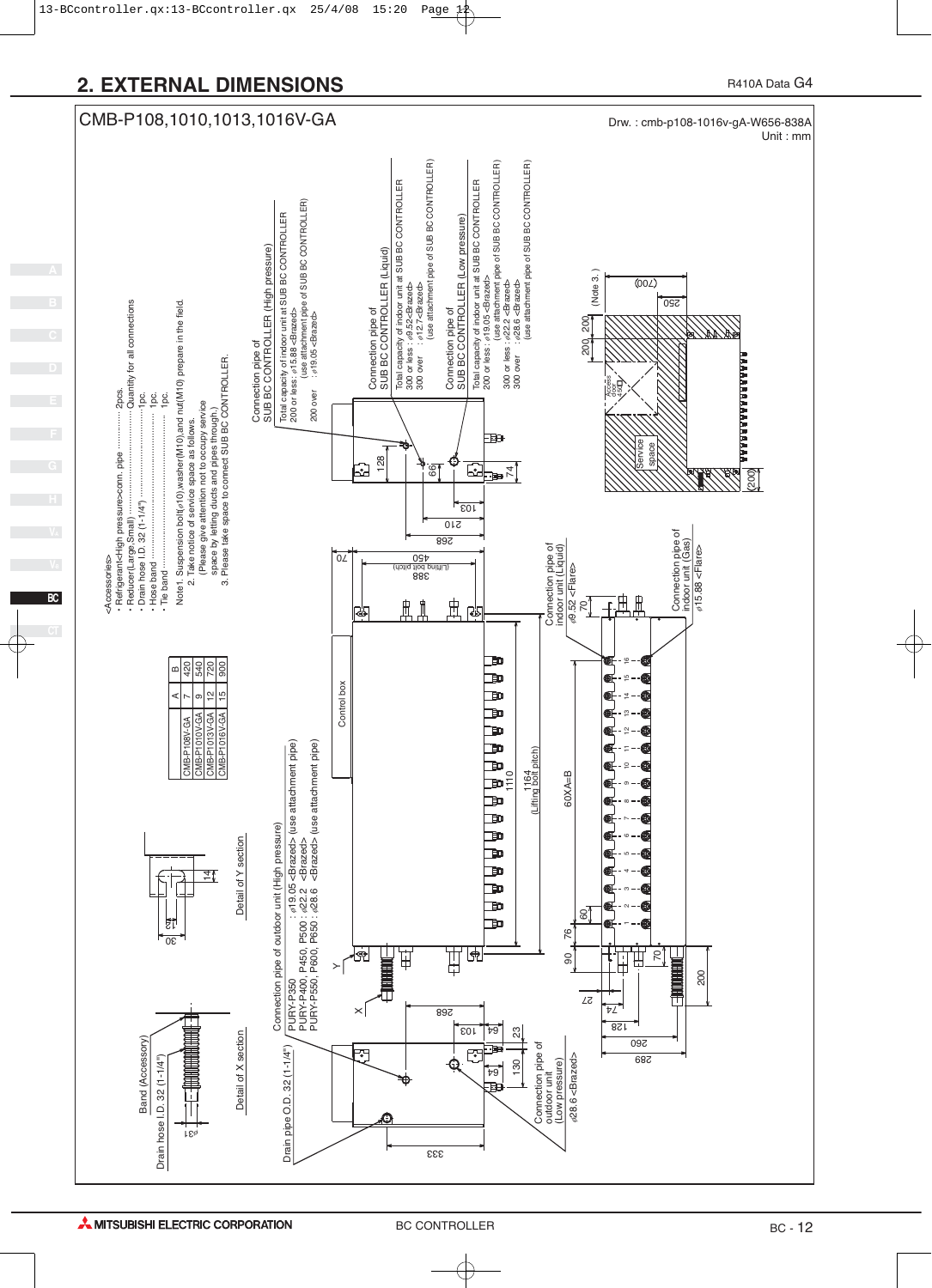

BC - 13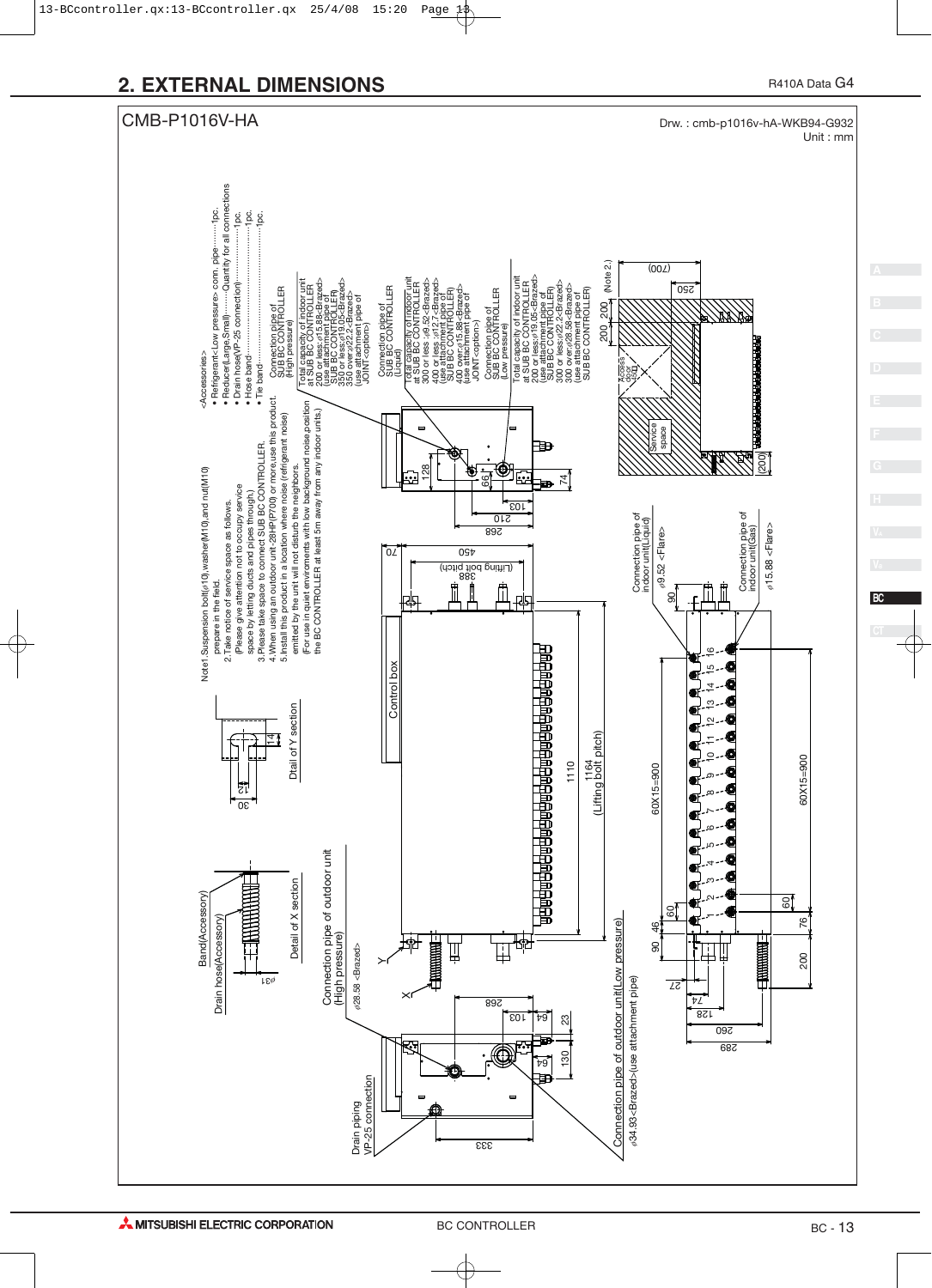![](_page_13_Figure_1.jpeg)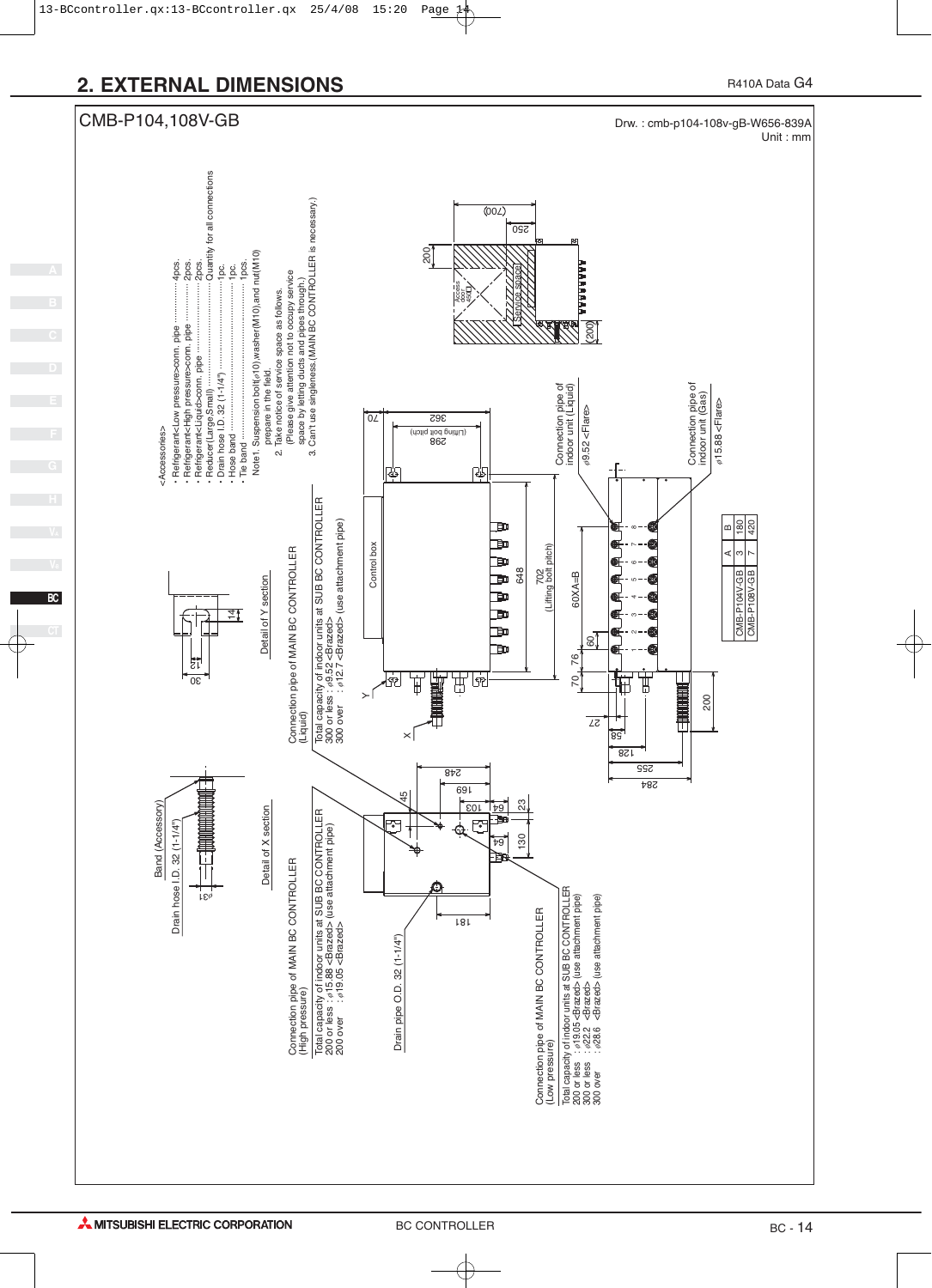![](_page_14_Figure_1.jpeg)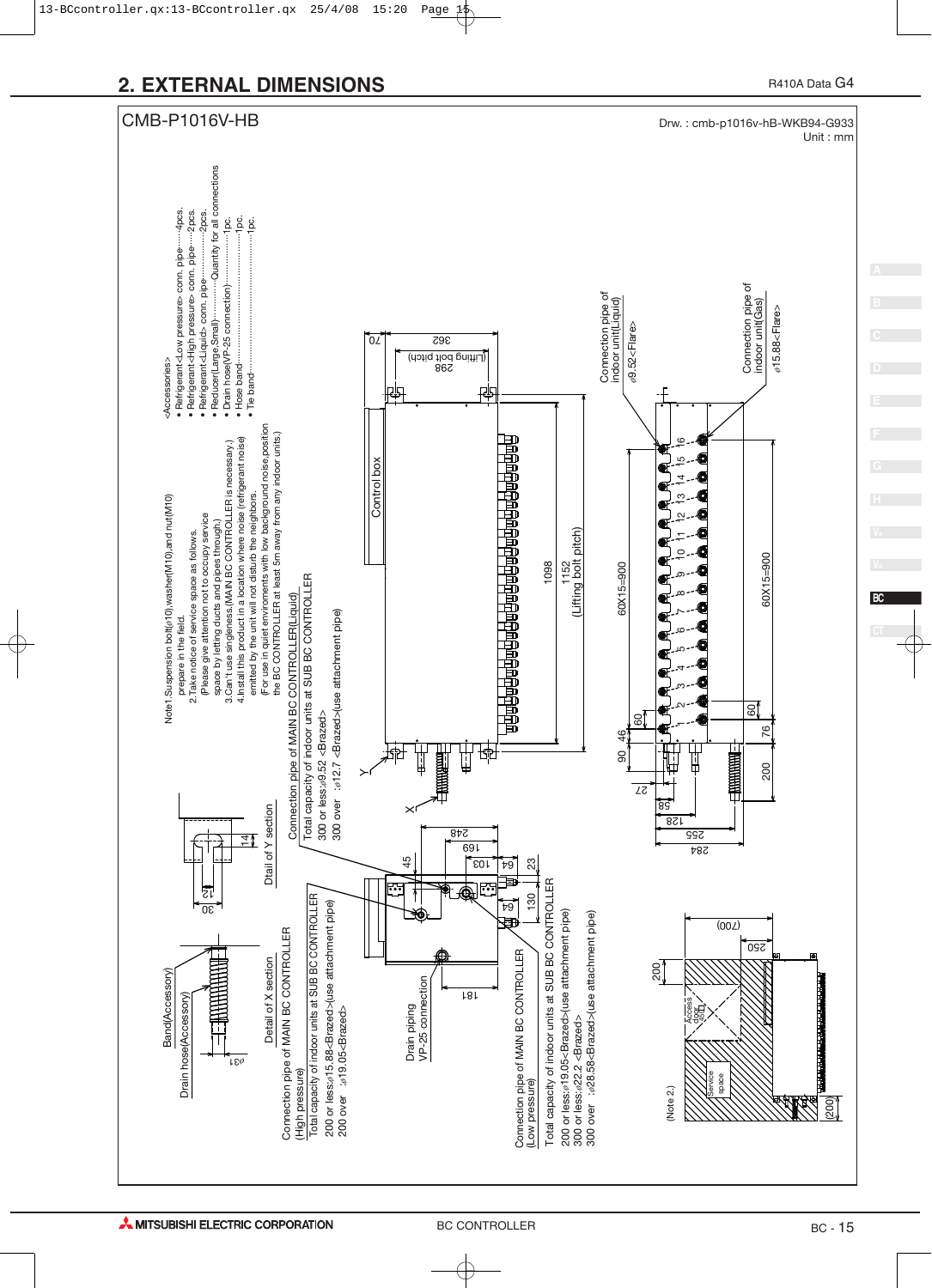![](_page_15_Figure_1.jpeg)

**BC**

R410A Data G4

![](_page_15_Figure_3.jpeg)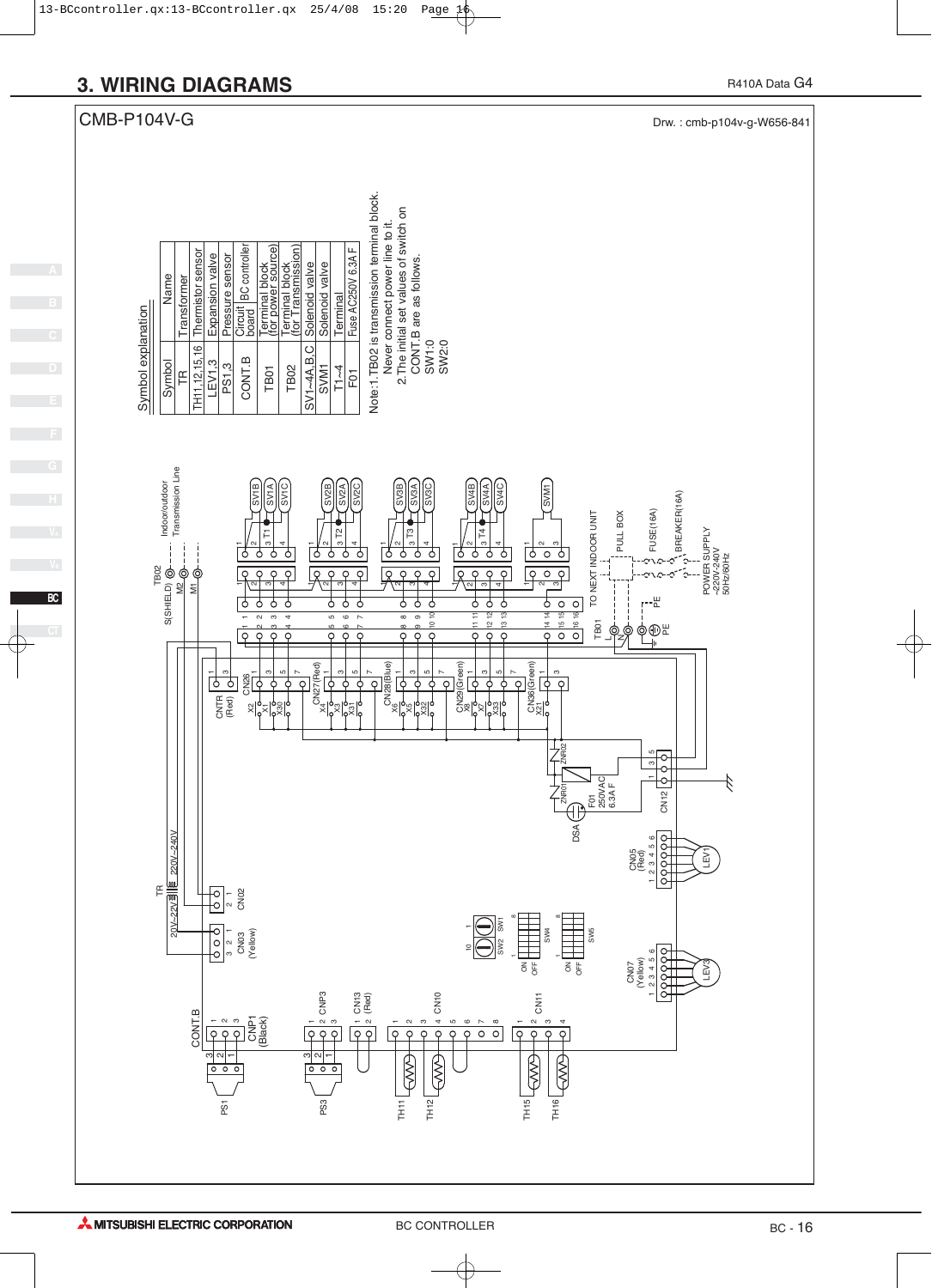![](_page_16_Figure_1.jpeg)

**BC**

တိ

 $\sim$ 

 $\circ$   $\circ$ 

TH11

 $\bigotimes$ 

TH<sub>12</sub>

 $\sqrt{\sqrt{2}}$ 

PS1

 $\frac{1}{0}$   $\frac{1}{0}$   $\frac{1}{0}$ 

TH<sub>15</sub>

LOVE

TH<sub>16</sub>

S

POWER SUPPLY ~ 220V-240V 50Hz/60Hz

POWER SUPPLY<br>~ 220V-240V<br>50Hz/60Hz

BREAKER(16A)

4Ď ō.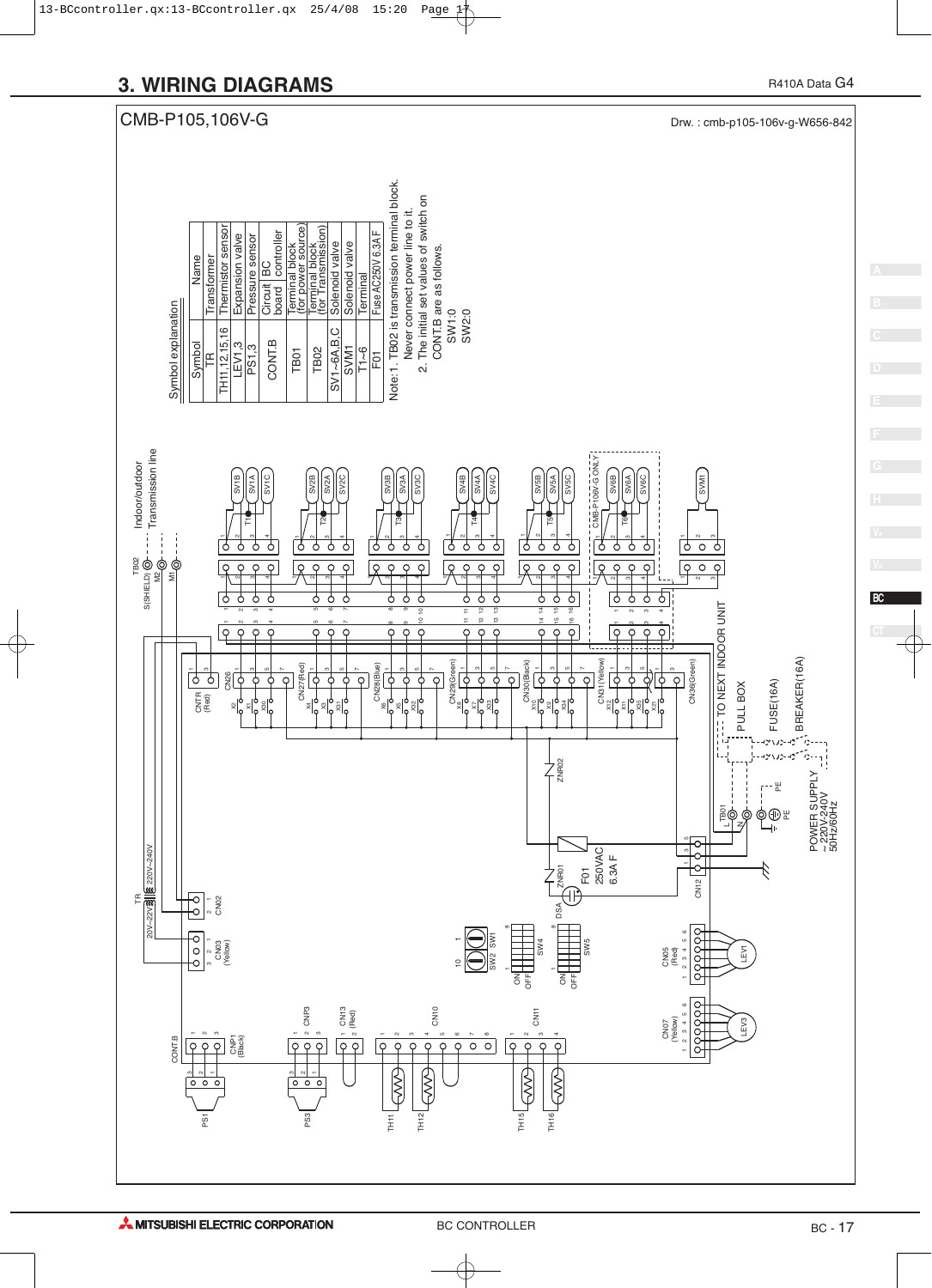![](_page_17_Figure_2.jpeg)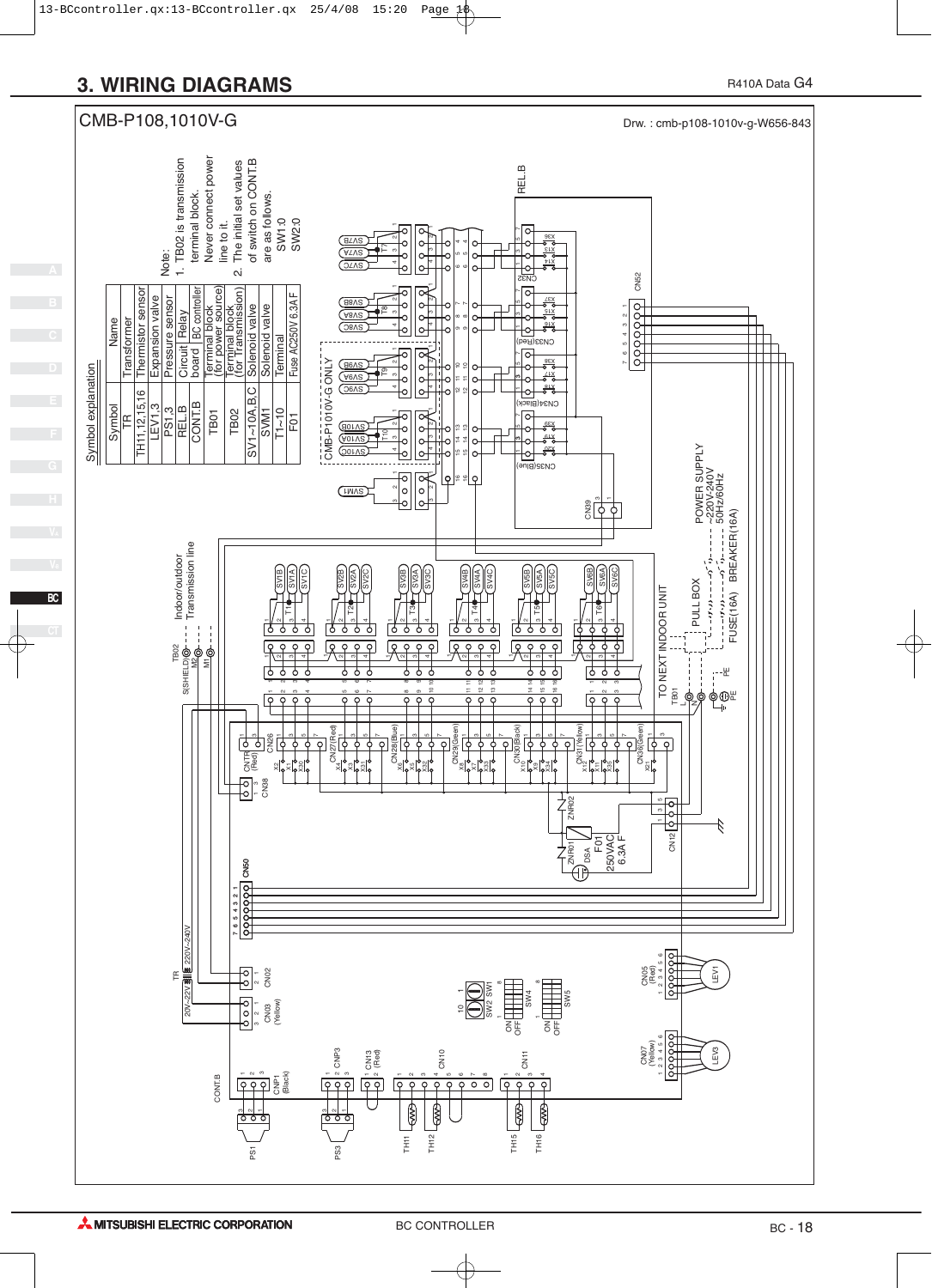![](_page_18_Figure_1.jpeg)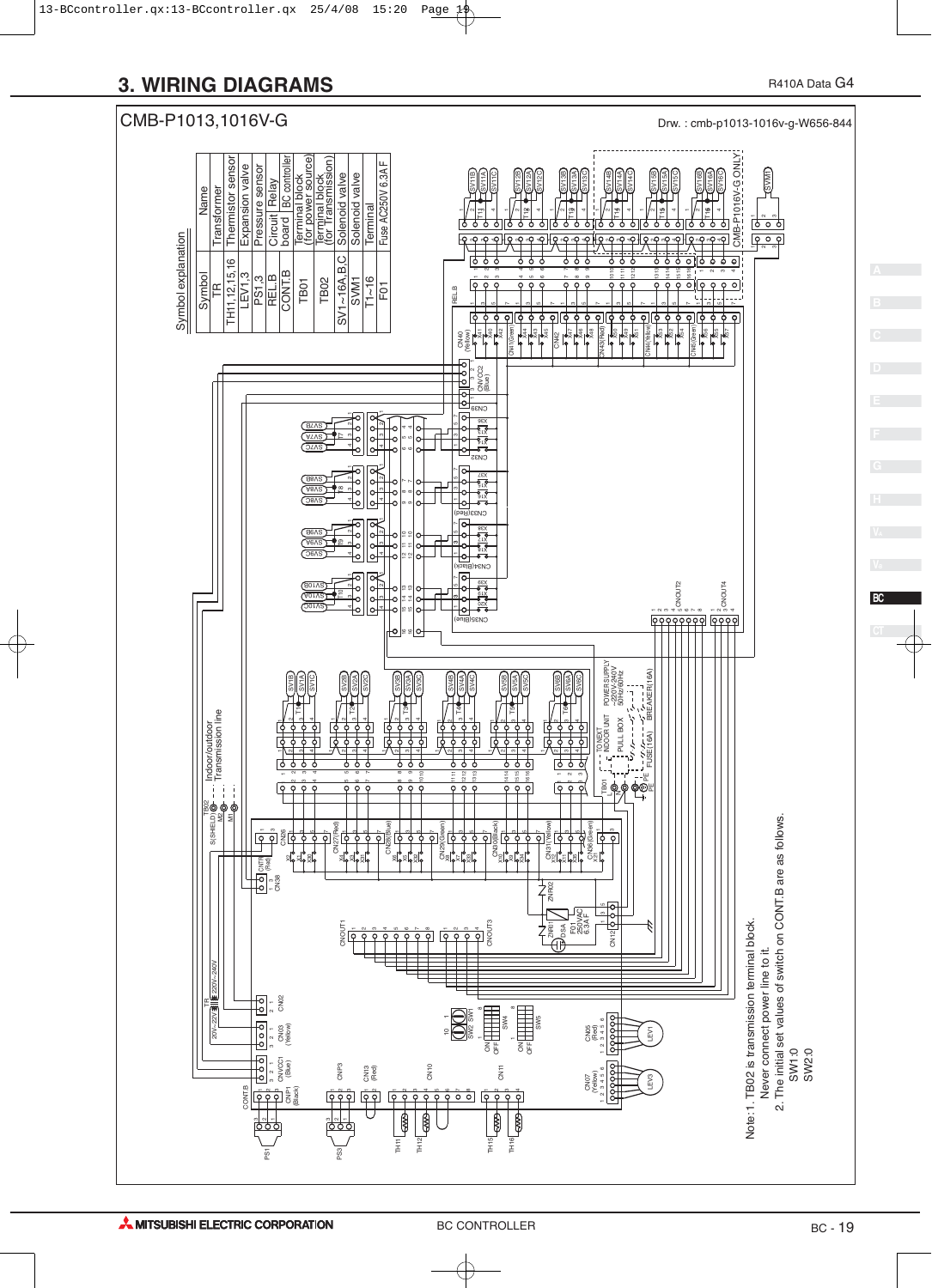**BC**

![](_page_19_Figure_2.jpeg)

**AMITSUBISHI ELECTRIC CORPORATION**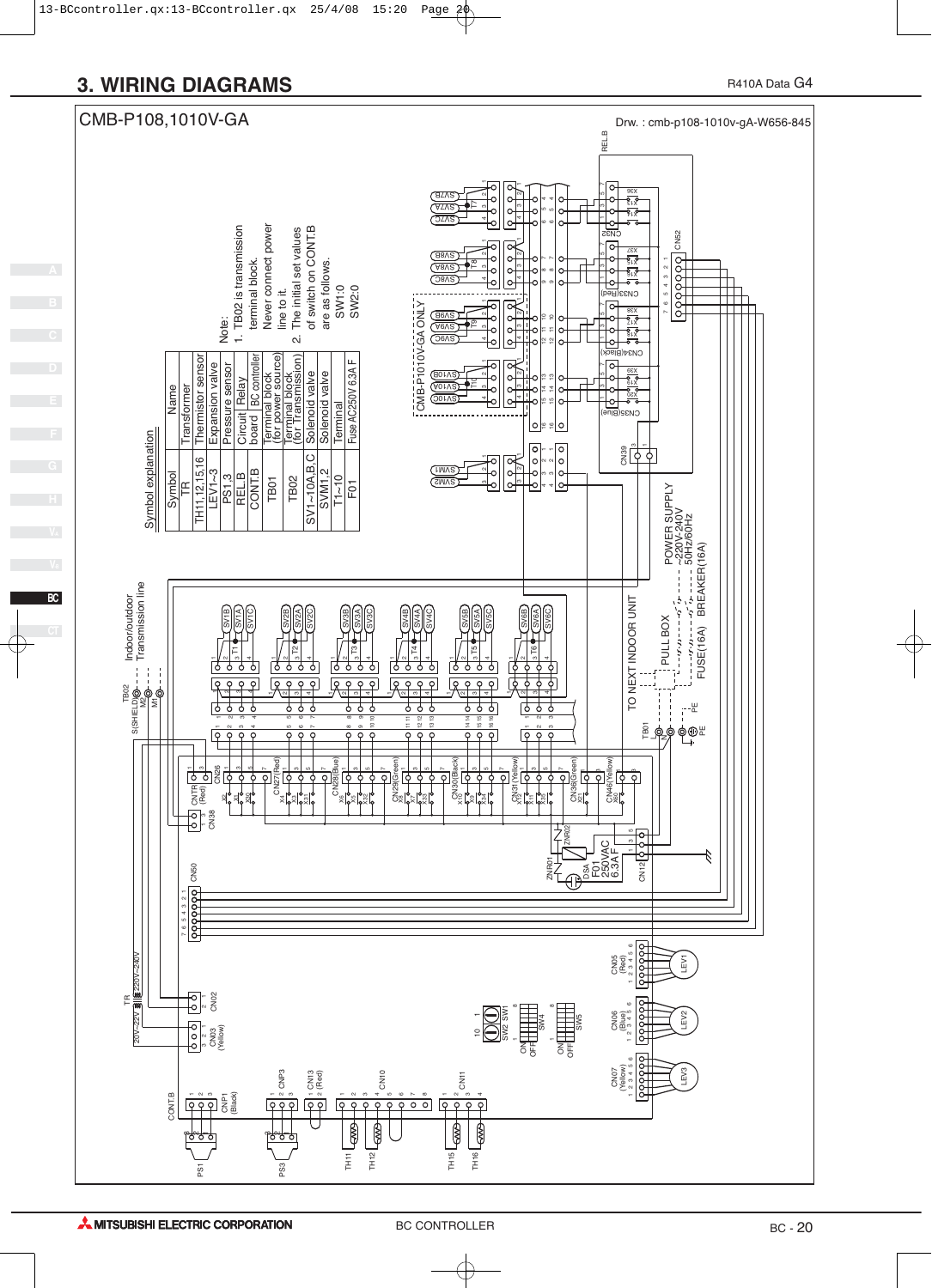![](_page_20_Figure_1.jpeg)

**BC**

 SW1:0 SW2:0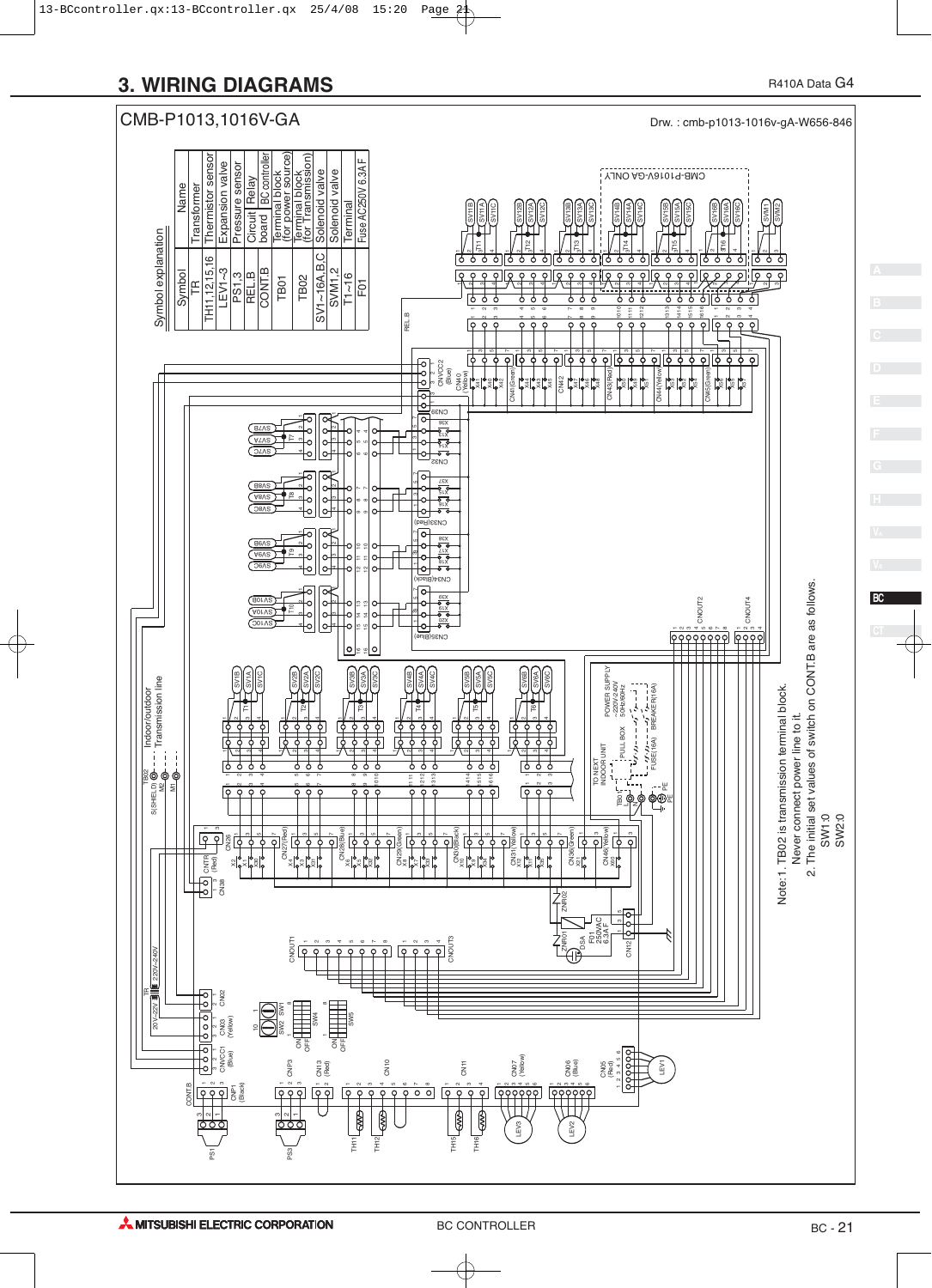![](_page_21_Figure_0.jpeg)

![](_page_21_Figure_2.jpeg)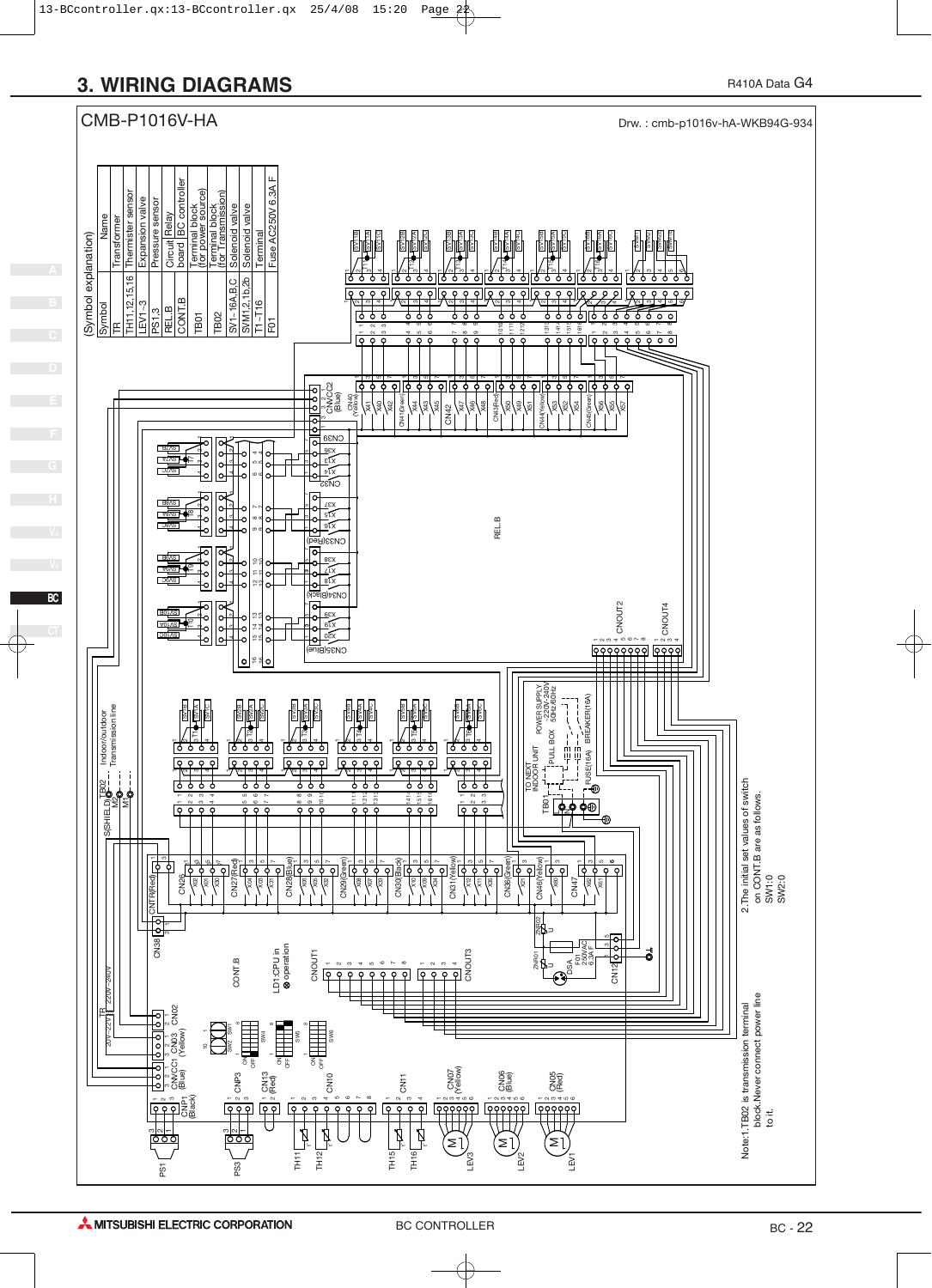![](_page_22_Figure_1.jpeg)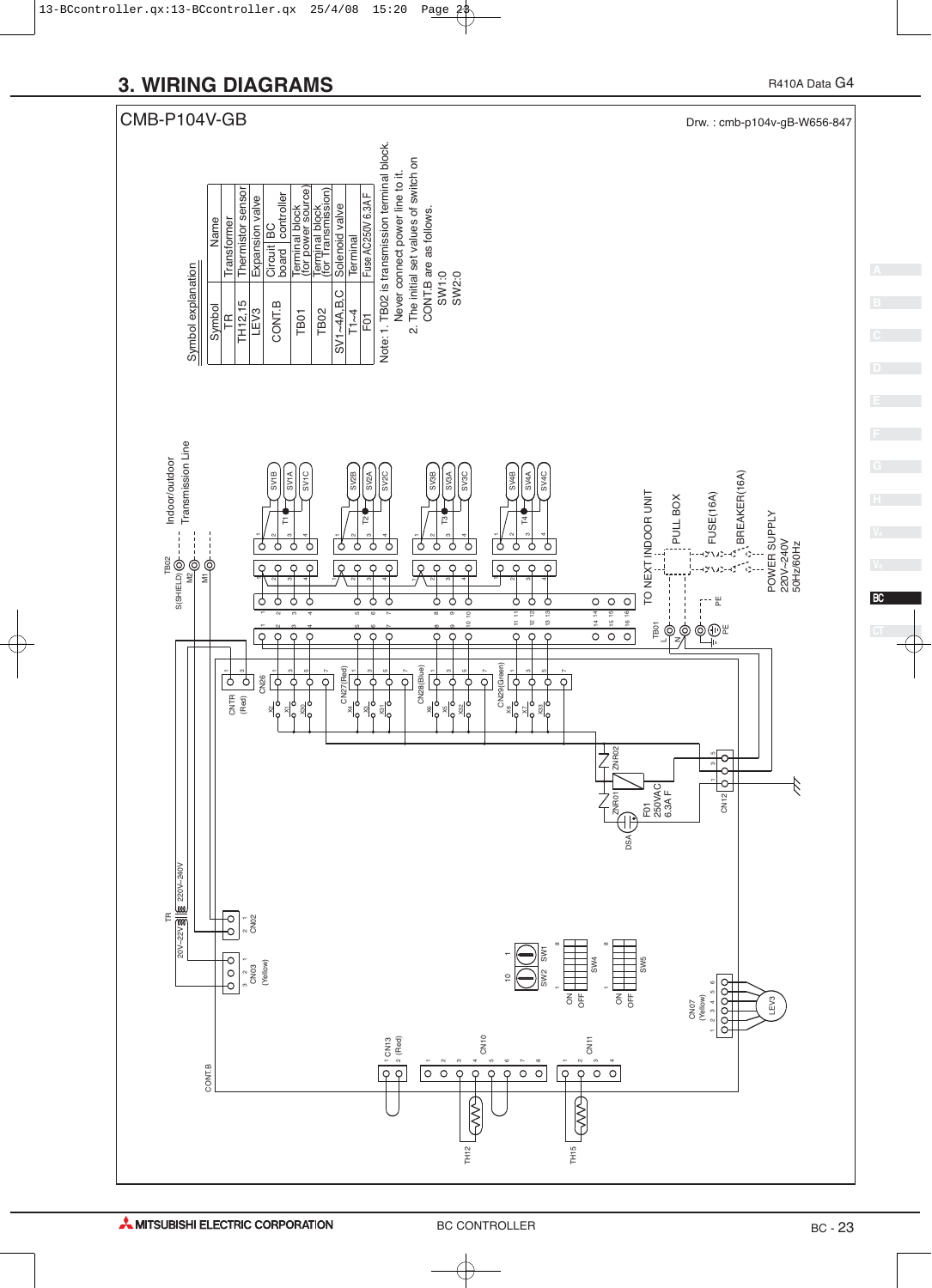![](_page_23_Figure_1.jpeg)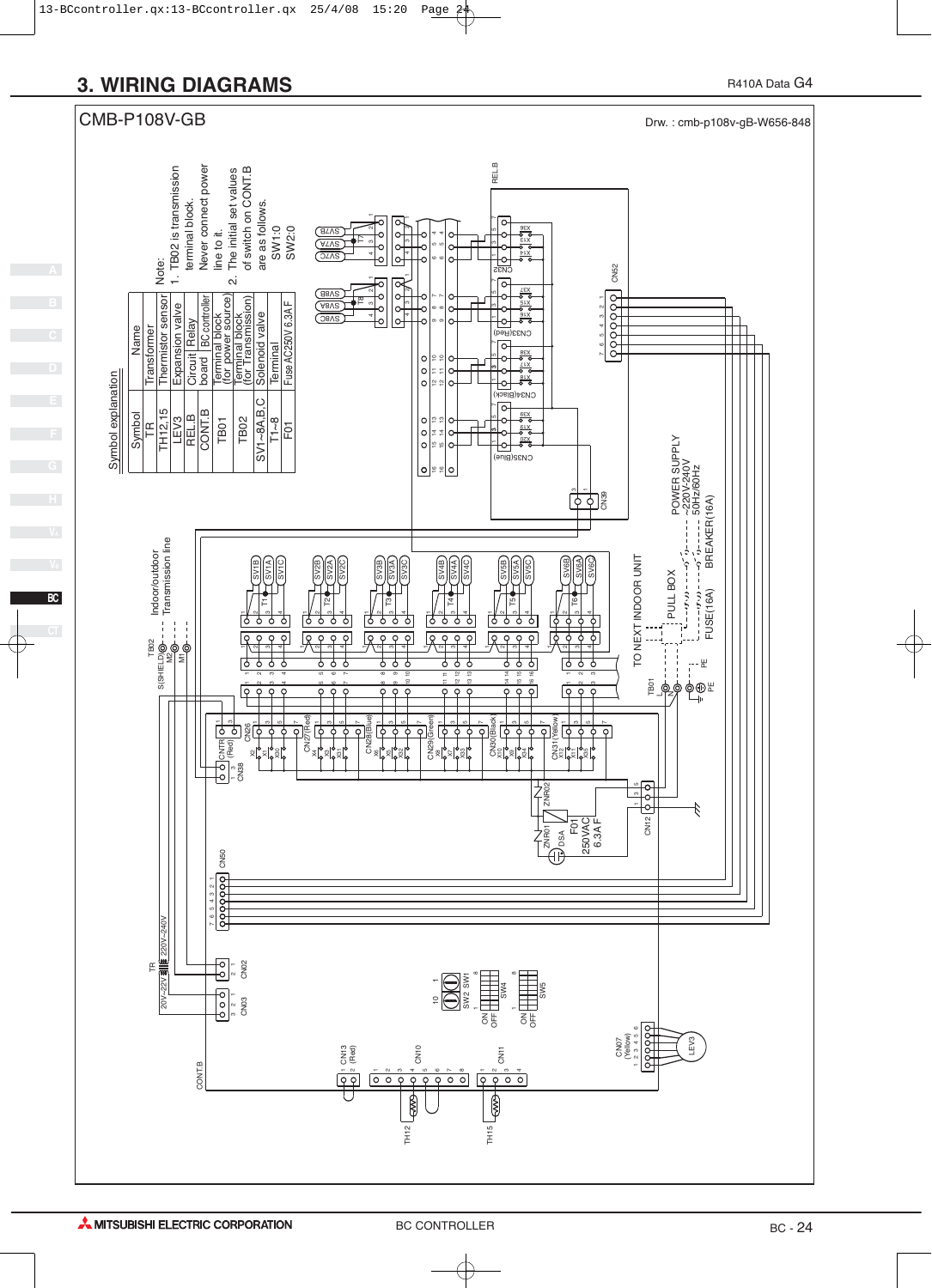![](_page_24_Figure_1.jpeg)